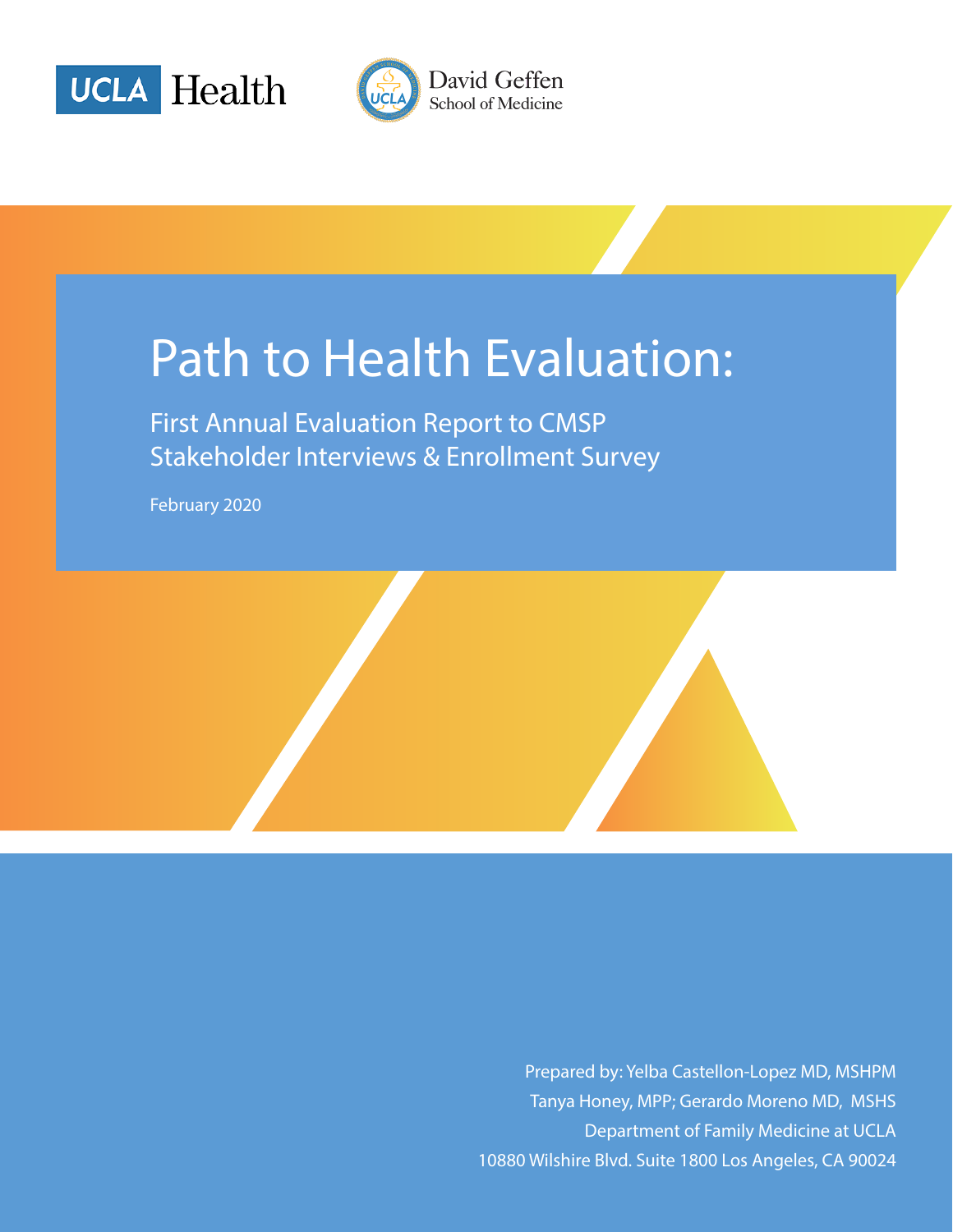# Table of Contents

| Key Stakeholder Interviews with Community Health Centers  5 |
|-------------------------------------------------------------|
| Summary of Key Findings from Stakeholder Interviews         |
|                                                             |
|                                                             |
|                                                             |
| Patient Enrollment Survey Analysis  13                      |
|                                                             |
| Strategy for Enrolling Patients in Path to Health  18       |
| Evaluation Activities for Next Reporting Period  19         |
|                                                             |
|                                                             |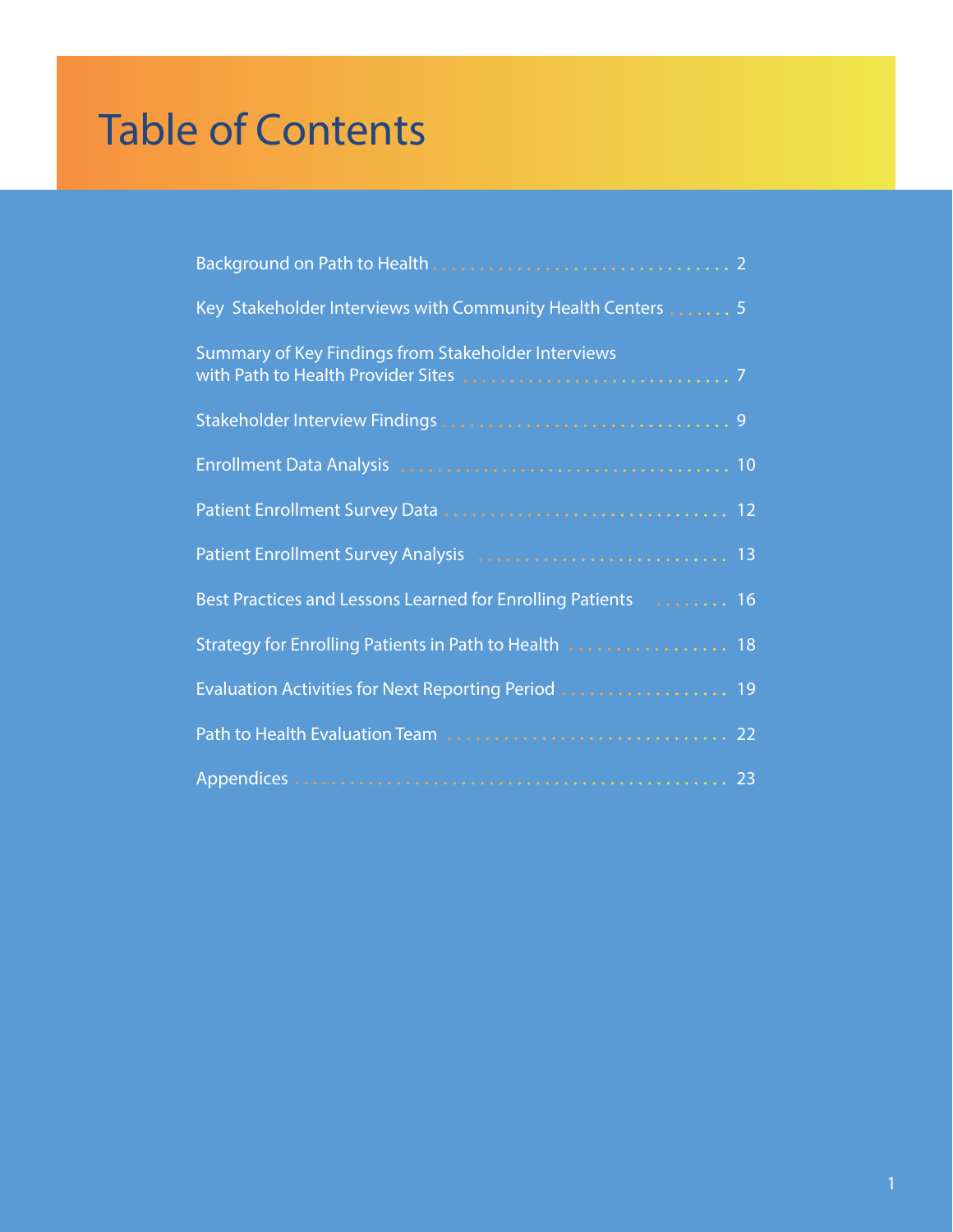# Background on Path to Health

The Path to Health (P2H) Program is a pilot project of the County Medical Services Program (CMSP) Governing Board for the period of February 2019-January 2021. The goal of Path to Health is to enroll up to 25,000 undocumented residents with active restricted scope/emergency Medi-Cal within 35 designated counties in Northern California.



## Path to Health Program Mission:

- Promote timely delivery of preventive and chronic care medical services to improve health outcomes
- Reduce the use of emergency services and inpatient hospitalization
- Enable Community Health Centers (CHCs) to redirect resources to other needs

## Program Enrollment Criteria:

- 1. Reside within one of CMSP's 35 counties
- 2. Be  $\geq$  21 years at the time of enrollment, note:
	- a. Older adults 65 + were added to Path to Health as of 9/6/2019 b. Starting January 1, 2020 young adults 21 to 25 will be granted full-scope Medi-Cal and will be excluded from the pilot.
- 3. Be actively enrolled in restricted scope/ emergency Medi-Cal
- 4. Enrolled for Path to Health at a contracted Community Health Center (CHC)
- 5. Members must re-enroll every six months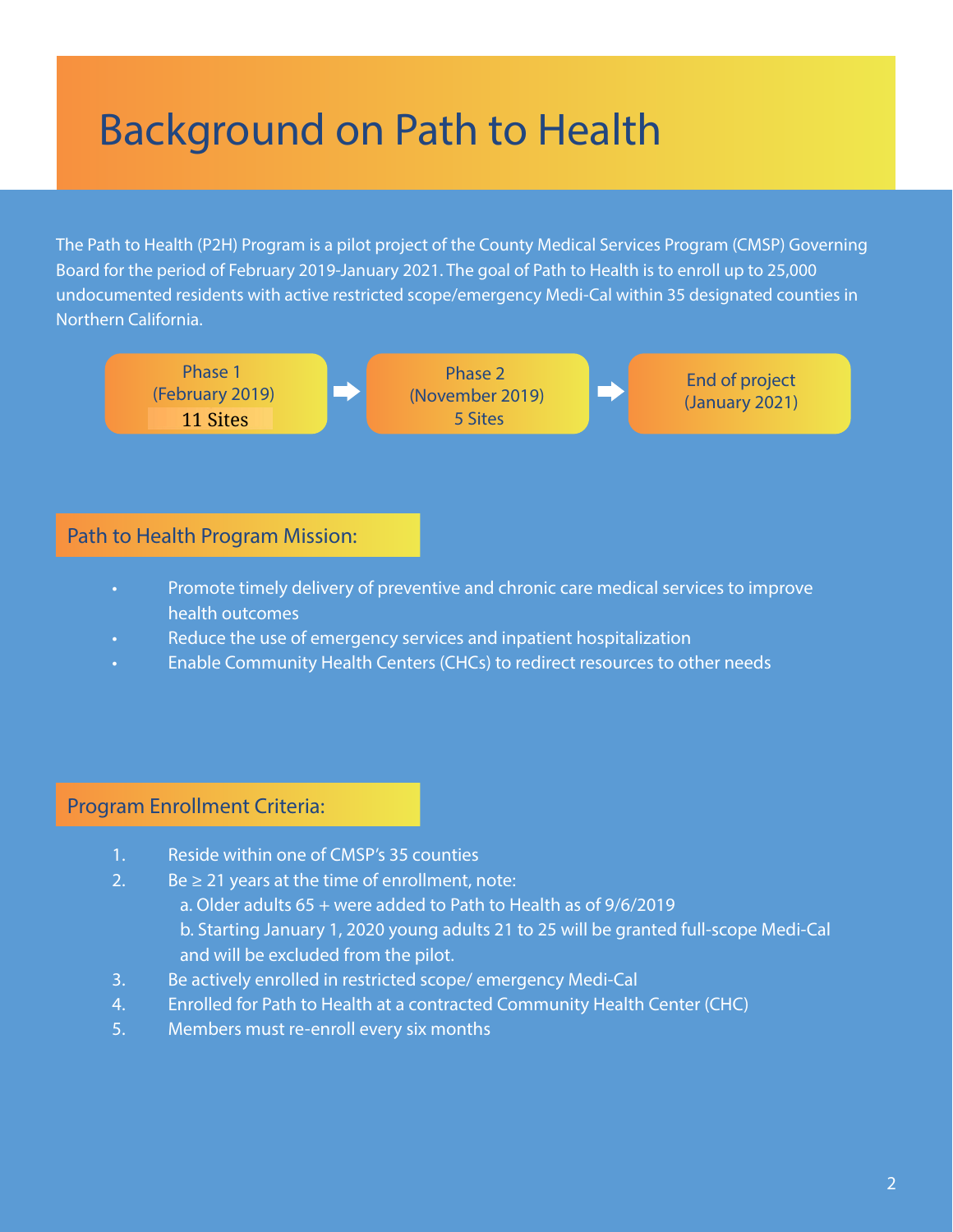## The services included in the Path to Health program are:

- 1. Office visit with primary care provider or on site specialist
- 2. In-office minor medical procedures
- 3. Preventive screenings
- 4. Routine lab tests
- 5. Adult immunizations
- 6. Screening for depression, alcohol misuse, obesity counseling
- 7. Screening for HIV, HPV, Hepatitis B/C, and STI screening
- 8. Tobacco use counseling and intervention (performed by a physician)
- 9. Prescription medications (specialty medications excluded) with \$5 copay and \$1,500 limit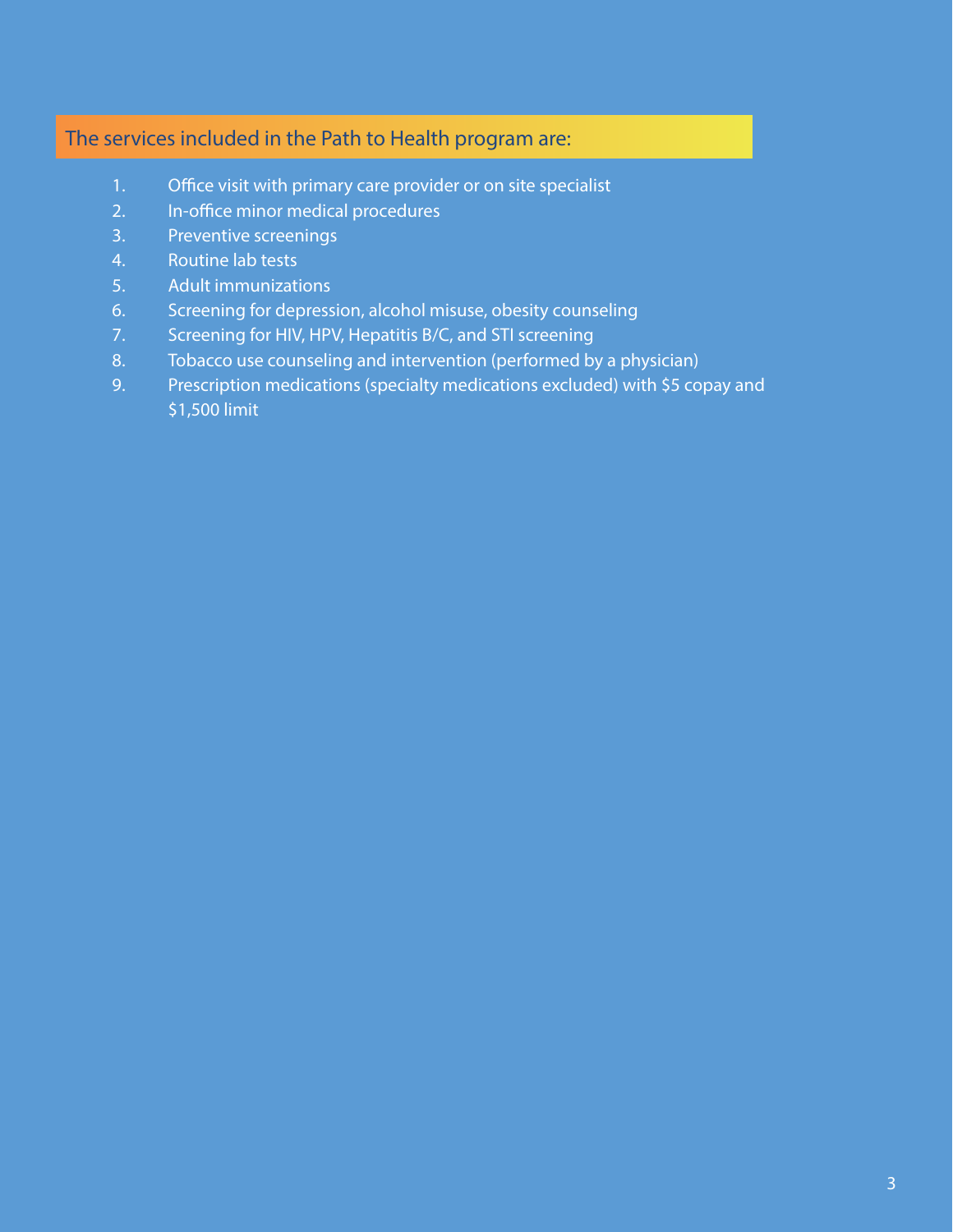# Services Included in Path to Health

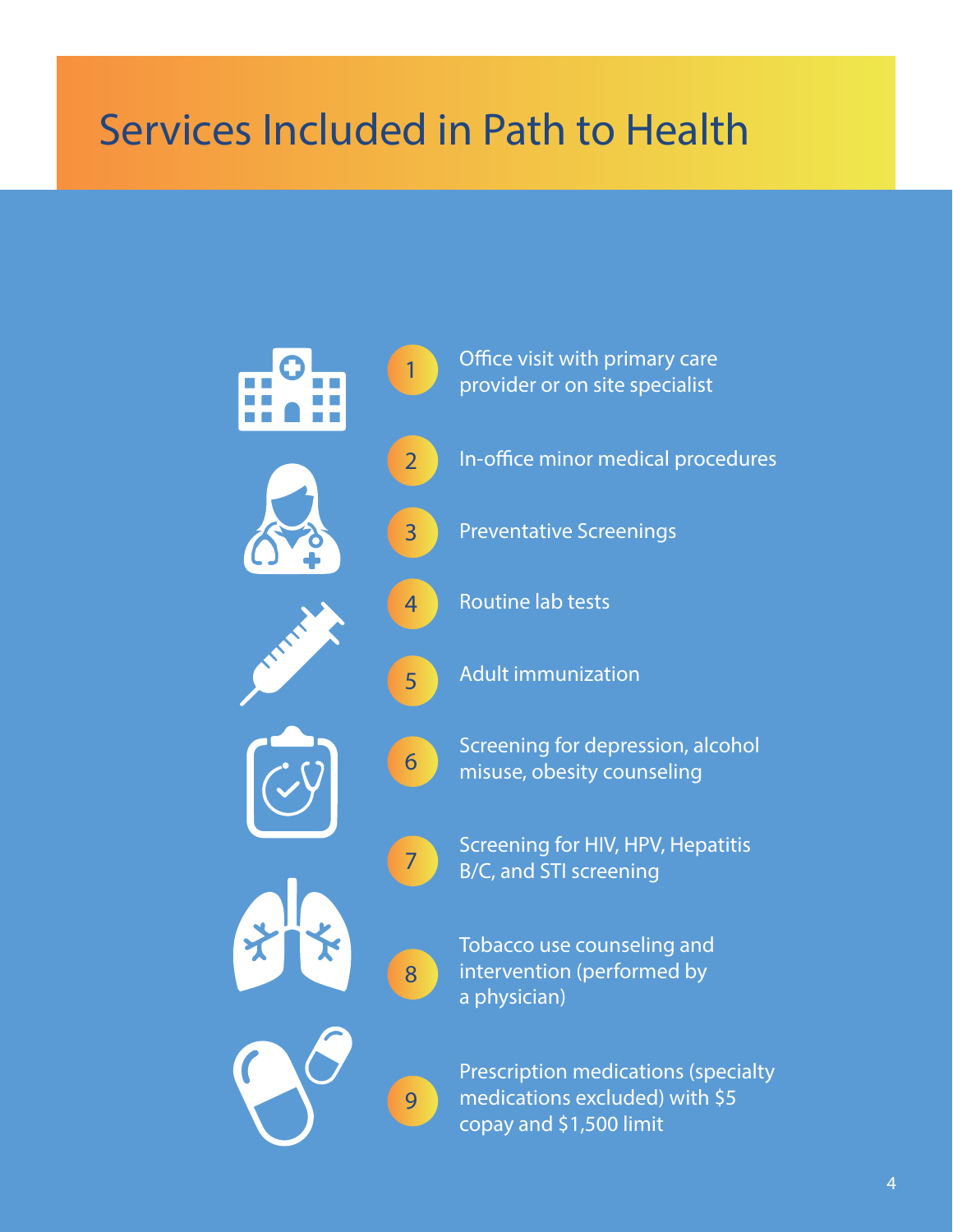## Key Stakeholder Interviews at Community Health Centers

## Goal #1:

To understand experiences with implementation of the Path to Health program from the Community Health Center perspectives.

## Approach:

Collect narratives from key stakeholders including healthcare providers, community outreach workers, clinic administrative leadership, and front-line staff at high enrollment and low enrollment sites. The evaluation team conducted site visits and interviews at 8 out of the 11 CHCs (from Phase 1). We surpassed our initial goal of 20 key stakeholder interviews and were able to successfully complete interviews with 45 employees across various provider sites.



Figure 1: Map of site visits. Green represents the sites we visited, blue represents sites not visited.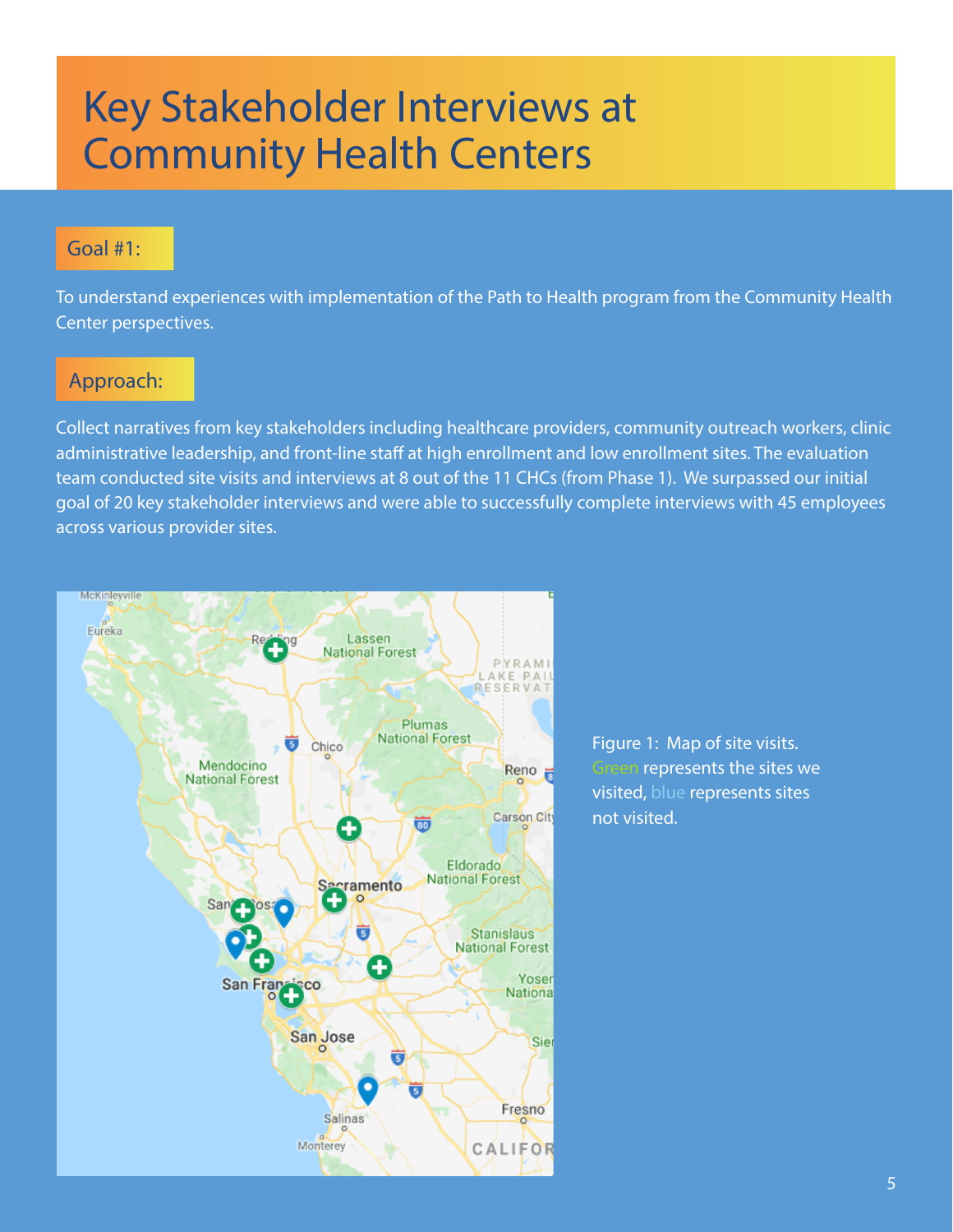Table 1 lists the specific CHC clinics where interviews were conducted and their associated county. Through key stakeholder interviews, we identified facilitators and barriers to implementation of the Path to Health Program within federally qualified health center provider sites.

| <b>Community Health Center</b>            | County        |
|-------------------------------------------|---------------|
| <b>Ampla Health</b>                       | Yuba          |
| <b>CommuniCare Health Centers</b>         | Yolo          |
| <b>Community Medical Centers, Inc.</b>    | Solano        |
| La Clinica de la Raza, Inc.               | Solano        |
| <b>Marin Community Clinics</b>            | <b>Marin</b>  |
| Petaluma Health Center, Inc.              | Sonoma        |
| <b>Santa Rosa Community Health Center</b> | Sonoma        |
| <b>Shasta Community Health Center</b>     | <b>Shasta</b> |

Table 1: Site visits completed by county

A summary of the roles/titles that compose the key stakeholder perspective can be found in Table 2. The majority of interviews were completed by enrollment specialist, employees who have direct patient contact with eligible path to health participants and whose primary role is to enroll and recruit members into the program. The "other" category included: director of billing, director of electronic data interchange, medical coding specialist, project manager (clerical supervisor), and program manager.

| Roles/titles of interview participants  | <b>Number of interviews</b> |
|-----------------------------------------|-----------------------------|
| Leadership                              | 3                           |
| <b>Enrollment &amp; Navigator staff</b> | 17                          |
| Patient Education & Health promotion    | 8                           |
| Front desk/reception                    | 4                           |
| Clinical directors & managers           | 8                           |
| <b>Other</b>                            | 5                           |
| <b>Total</b>                            | 45                          |

Table 2: Roles/titles and number of interview participants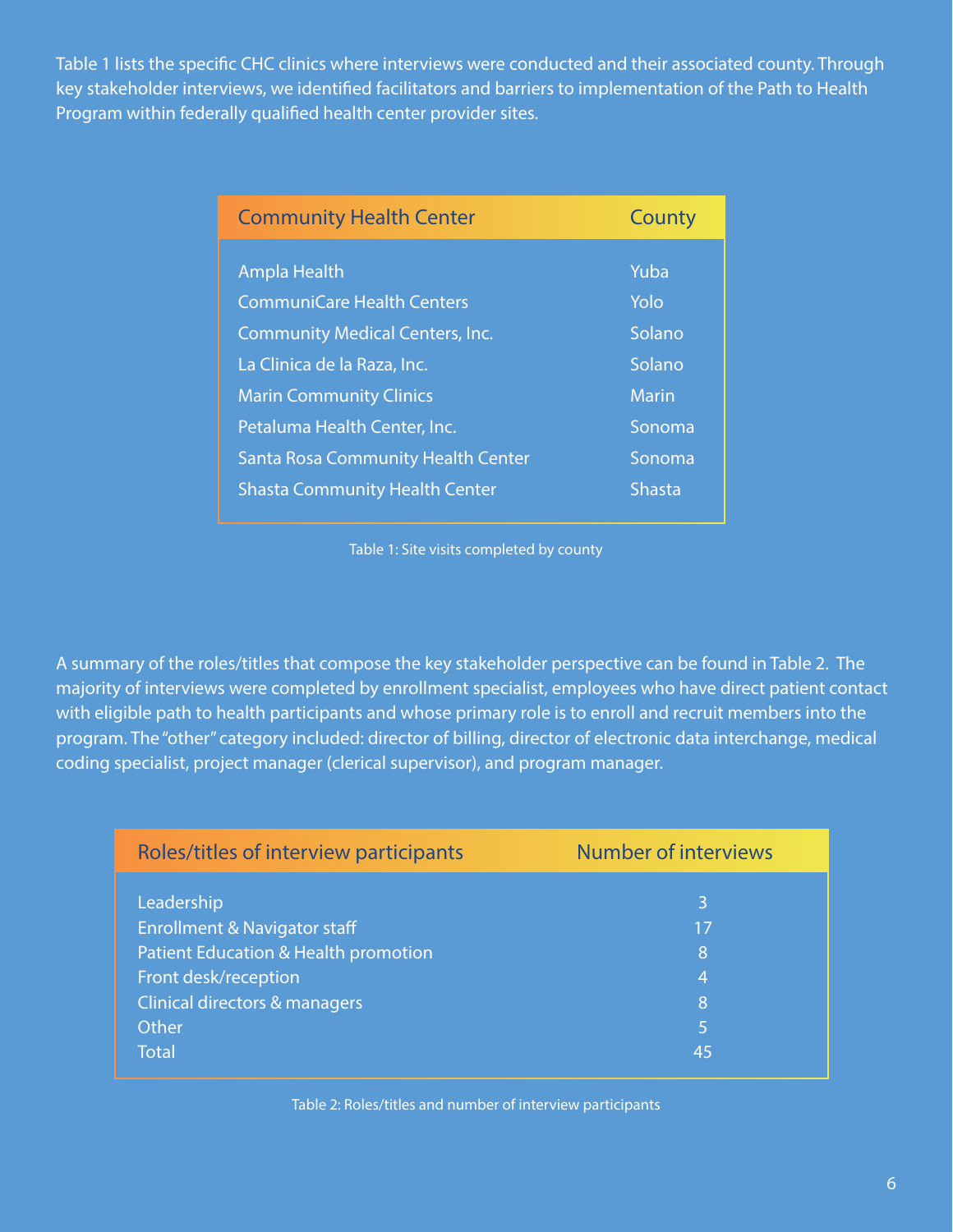## Summary of Key Findings from Stakeholder Interviews with Path to Health Provider Sites

Below is a summary of the findings from the key stakeholder interviews. More detailed findings from individual key stakeholder interviews can be found in Appendix C.

### Emphasis on "in-reach" strategies. 1

We found that clinics who had higher enrollments targeted their enrollment efforts to recruitment of already established clinic patients, which we refer to as "in-reach" as compared to "outreach" of patients from the larger community. This recruitment strategy allows clinics to maximize their internal resources and build on established trust between the program participant and their local health center.

Given the emphasis on in-reach strategies, personalization of enrollment materials is important. These findings were supported by data from the enrollment survey that demonstrating that 88% of patients were referred by a clinic or hospital employee (enrollment survey as of 12/15/2019). Although less emphasized, the outreach strategies most commonly used were flyer at local health fairs, radio announcements, and partnerships with local community organizations.

### Decreased cost of care as a major driver for enrollment into Path to Health. 2

From the stakeholder perspective, the decrease in cost of care associated with having to pay-out of-pocket medication costs and sliding scale fee (average \$35/visit) was one of the biggest incentives for patients to enroll in the Path to Health Program. Many of the enrollment specialist reported emphasizing the financial benefit of avoiding sliding scale fees and decreased cost of medications to engage patients into enrolling in the program.

"Being able to cover their sliding-scale fee or the cost of their medications makes a big difference, it allows them to be able to put some food on the table, patients really appreciate the help."

Medical providers at various clinic sites reported that they felt patients were more likely to fill their prescribed medications and return for important follow-up visits after being enrolled in the Path to Health program compared to prior to being enrolled.

Sites with higher enrollment noted that the majority of their referrals for the Path to Health program were existing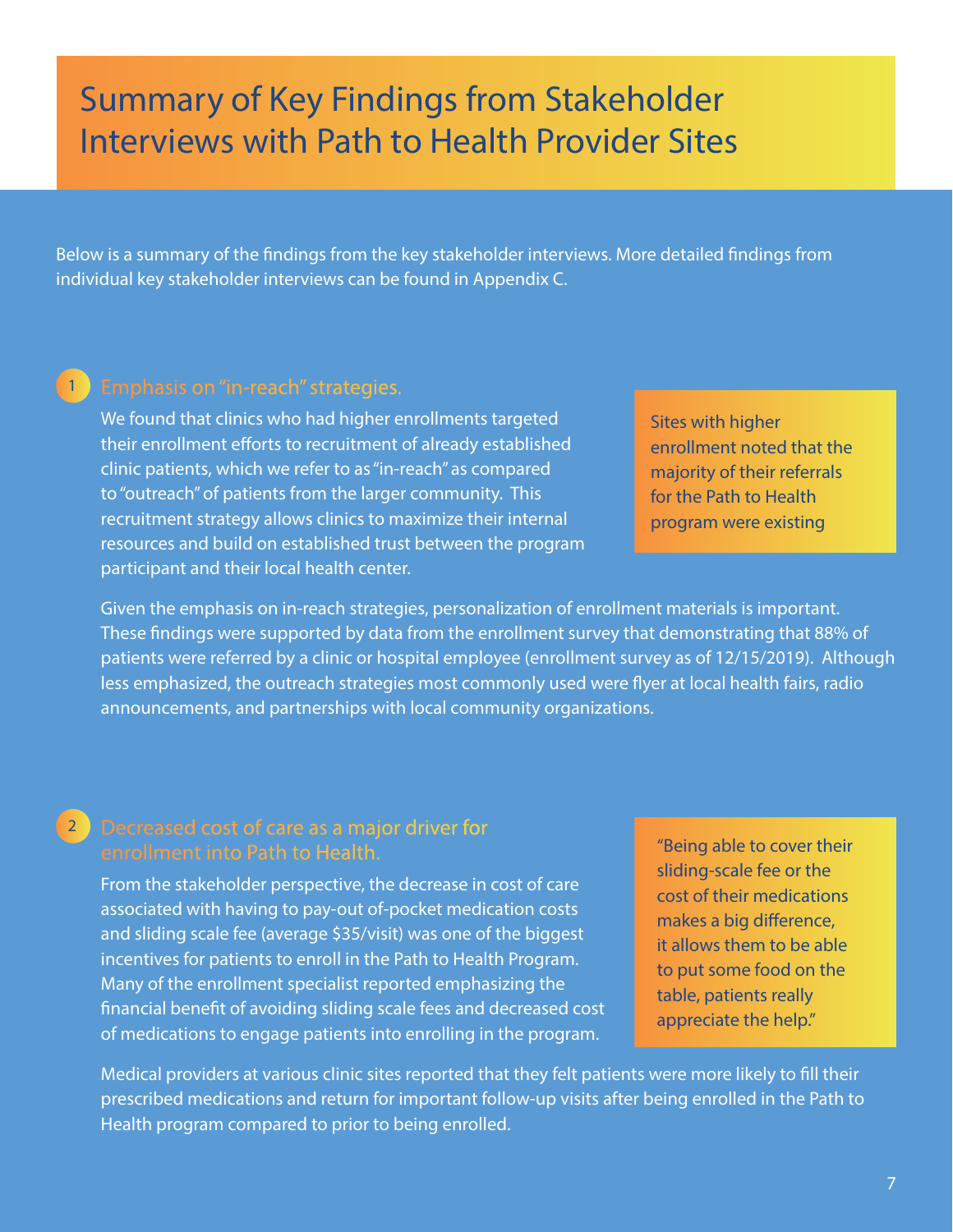### Competing demands and limited resources are barriers to enrollment. 3

Our site visits revealed that clinical sites vary with respect to size, resources, and staffing. Rural and smaller sites tended to struggle more with enrollment due to limited front-line staffing and competing demands for staff time. Larger CHCs were able to provide protected-time for front line staff to learn about enrollment and implementation of the program with greater ease. Programs who have higher enrollment have been able to hire more enrollment specialist to continue expanding their enrollment services.

### Established trust: 4

CHC are ideal partners for implementation of the Path to Health program because they have longstanding relationships with their communities are often composed of people from the communities they serve. There is also a strong sense of shared trust with the communities they serve given the history of advocacy CHC have demonstrated. We found that provider sites that lacked linguistic and culturally tailored engagement efforts were less successful in recruiting patients into the Path to Health program.

"Some of the patients, especially the undocumented, are very hesitant. They are scared. So the receptionist is very good at convincing them. It's like, you're not going to get in trouble."

### Enrollment times: 5

Given the predominant patient demographic was found to be middle-aged and working-class, rural clinics and those that serve the agricultural community stressed the importance of improving access though providing visits with enrollment counselors during weekend hours and Saturdays.

"If it's a season when they're harvesting, they really can't take off work to come to the clinic."

Those clinics with a leadership culture supporting improvement efforts and patient-centered innovation by allocating protected staff time and flexible add-on appointments with enrollment counselors proved to be more successful at enrollment.

> "After 15 years of working in this field, it's nice to finally be able to offer a program that benefits this particular community, we never had anything to offer them before."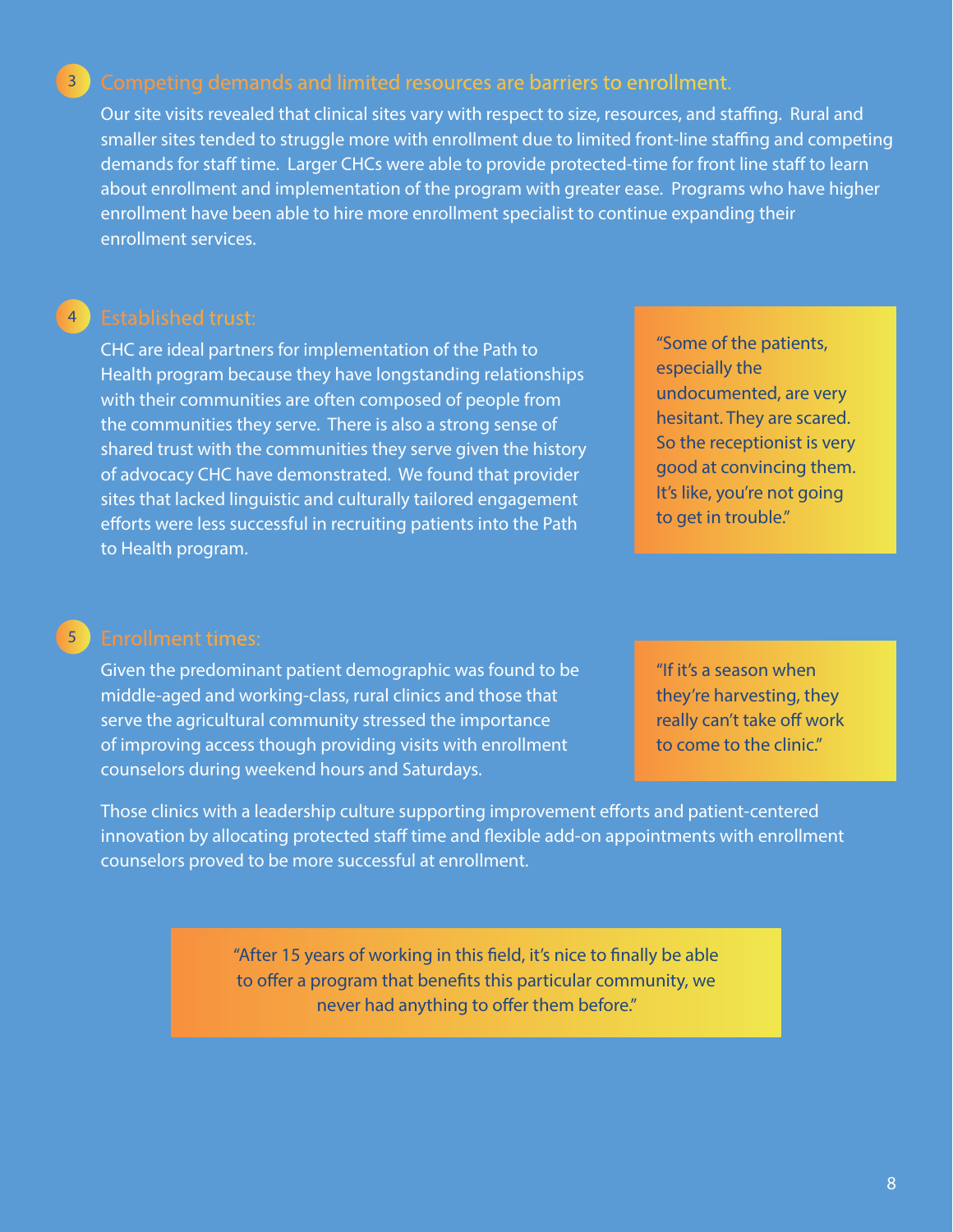# Stakeholder Interview Findings

An analysis of the path to health enrollment from the community health centers perspective



### **Strengths**

- Leadership: must be proactive & motivate and acknowledge staff
- Linguistic competency: having bilingual staff, flyers/emails, etc. in Spanish & English
- Software: Back end is easy to use, it takes about 30 minutes to re-enroll
- Self-learning & creativity: such as creating your own system, creating a new role to keep everyone on track (i.e. flow wcoordinator)



## **Opportunities**

- Training: in areas such as how to deal with public charge
- Medical services: Offering services on weekends and evenings, could also expand services to dental, X-Rays, behavioral health, etc.
- Legal advice: Could have legal advice on site to help establish more trust
- Estabishing partnerships: with the community, local hospitals, nonprofits, etc.
- Expansion: to older adults age 65+

### Improvements

- Enrollment period is brief, prefer 12 months
- Pharmacy: outreach and coordination with pharmacies
- Medical services: behavioral services and specialists not covered

### **Barriers**

- Immigration policies Public charge rule
- Open enrollment: during this period of open enrollment for other health insurance programs, staff tend to focus on those programs expecially because they are lengthier

## Overall Benefits

Fills up resources for health education, navigators, and clinics infrastructure to cover others that are uninsured and that are not enrolled in the program. Despite the limitations, it's an outstanding start to meet a need that was not previously addressed.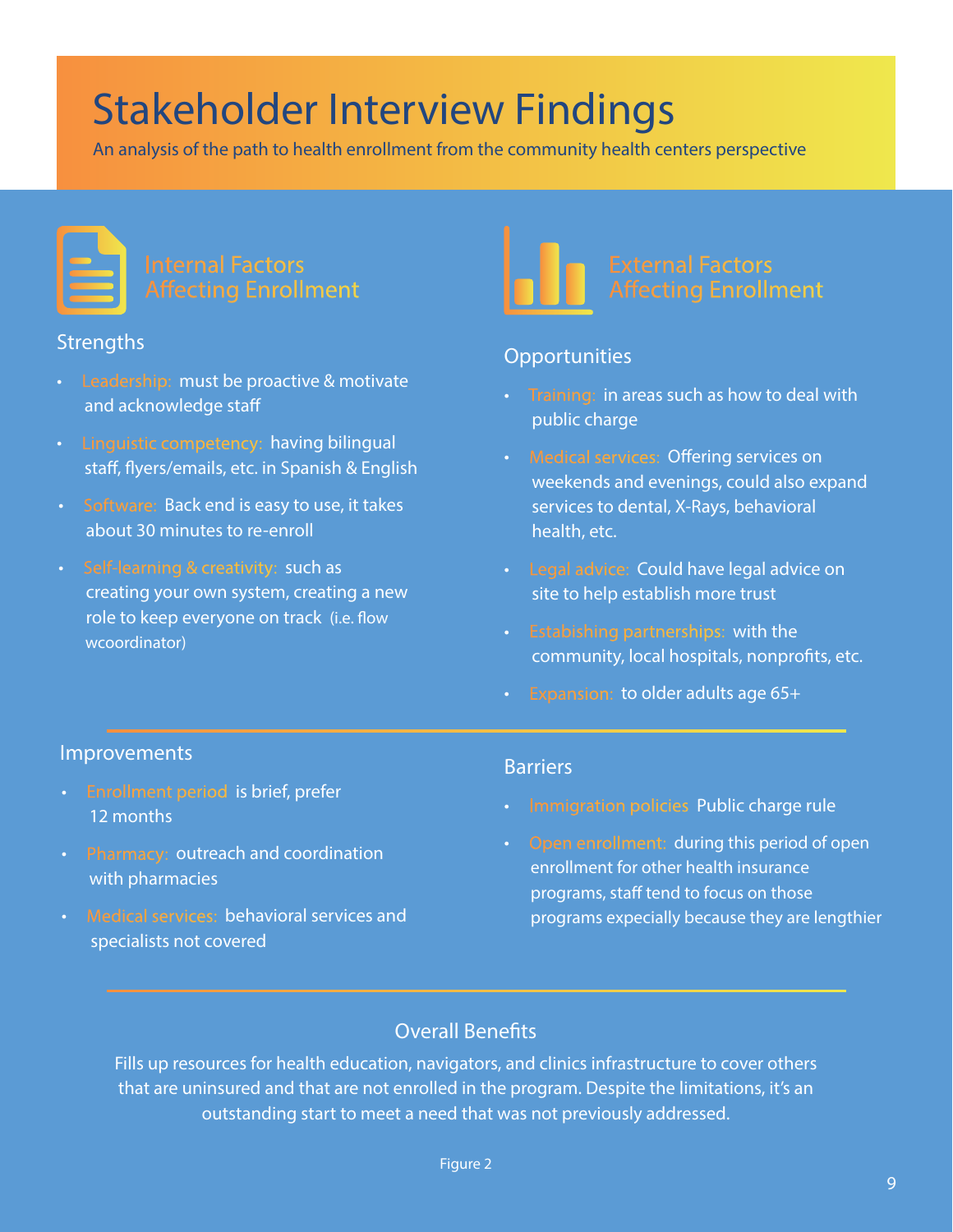# Enrollment Data Analysis

Based on weekly data reports from CMSP, the clinic with the highest enrollment is Marin Community Clinics (977 patients enrolled). Factoring in each individual clinics enrollment cap, or the number of patients each clinic projected to enroll in their initial application, the clinic that is closest to reaching their enrollment cap is is CommuniCare Health Centers (421 patients enrolled out of 436 patients projected or 57%). During our interviews we found that some clinics were adjusting their enrollment practices in order to avoid potentially nearing their enrollment cap.

| <b>Health Center</b>                   | % to goal | <b>Enrollment cap</b> | <b>Enrollment up to</b><br>December 2019 |
|----------------------------------------|-----------|-----------------------|------------------------------------------|
| Ampla Health                           | 57%       | 890                   | 505                                      |
| Coastal Health Alliance, Inc.          | 15%       | 400                   | 61                                       |
| <b>Communicare Health Centers</b>      | 97%       | 436                   | 421                                      |
| <b>Community Medical Centers, Inc.</b> | 10%       | 1500                  | 166                                      |
| La Clinica De La Raza Inc.             | 19%       | 1150                  | 221                                      |
| <b>Marin Community Clinics</b>         | 24%       | 4000                  | 977                                      |
| Ole Health                             | 3%        | 3188                  | 91                                       |
| Petaluma Health Center, Inc.           | 14%       | 2500                  | 373                                      |
| San Benito Health Foundation           | 4%        | 1000                  | 45                                       |
| Santa Rosa Community Health Center     | 42%       | 1200                  | 568                                      |
| <b>Shasta Community Health Center</b>  | 2%        | 400                   | $\overline{6}$                           |
| <b>Total</b>                           | 21%       | 16,664                | 3,468                                    |

Table 3: Enrollment Data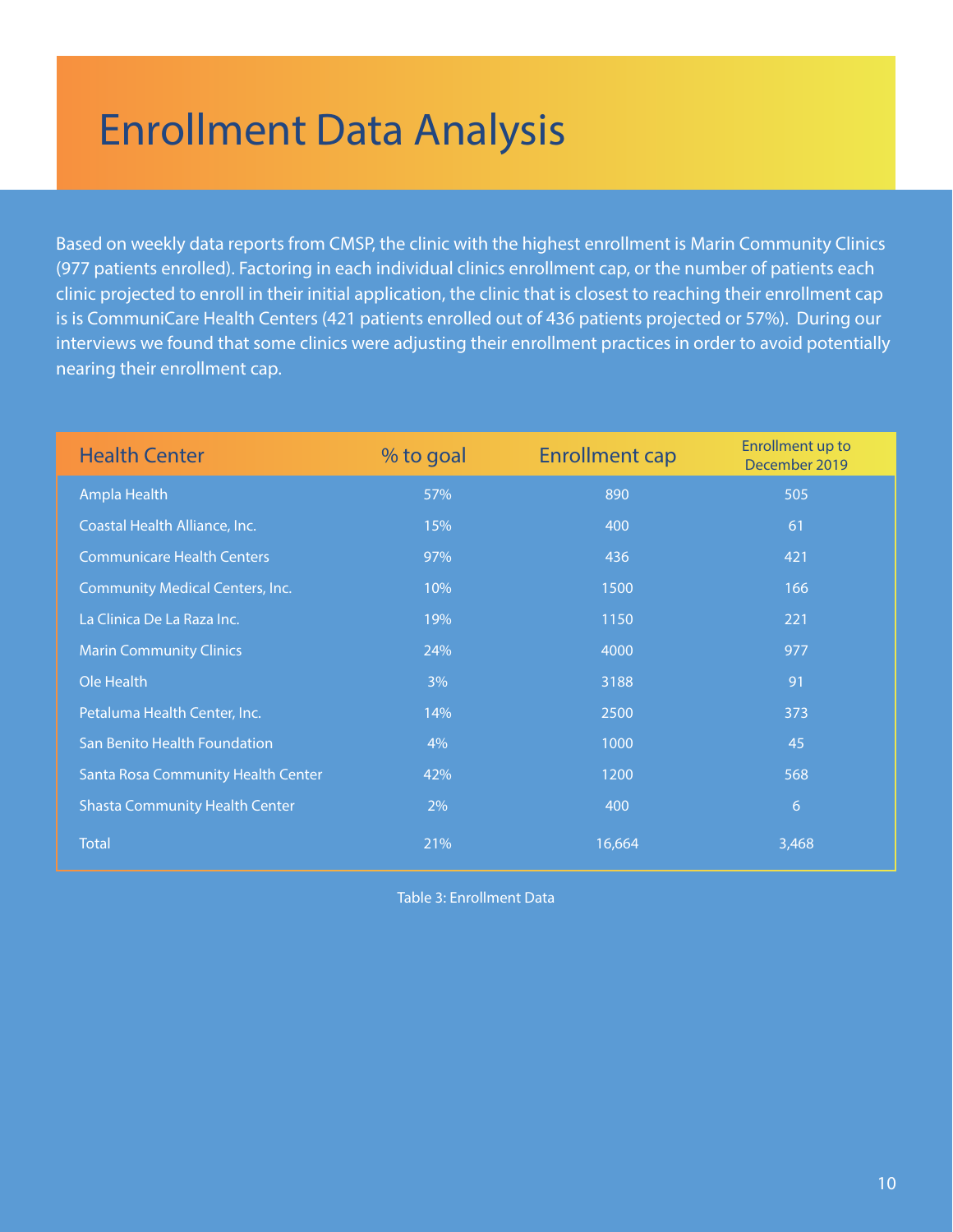The total enrollment trend generally increased overtime (see figure 3). The first downtrend in enrollments was in August 2019. The cause of this may be multifactorial. However, it is worth noting that on August 14, 2019, the Department of Homeland Security (DHS) published a new rule related to public charge in the Federal Register, which was scheduled to take effect on October 15, 2019 as such, the announcement and scheduled implemenation of the new public charge rule coincide with downtrends in enrollment and therefore may have contributed.

Another potential contributing factor may be open enrollment periods for Covered California which begins on October 15, 2019 and continues until January 31, 2020. We found that competing demands on staff time and limited enrollment staff may necessitate focusing enrollment efforts to Covered California, especially during open enrollment periods. A more detailed graph indicating the individual CHCs enrollment is in Appendix A.



Figure 3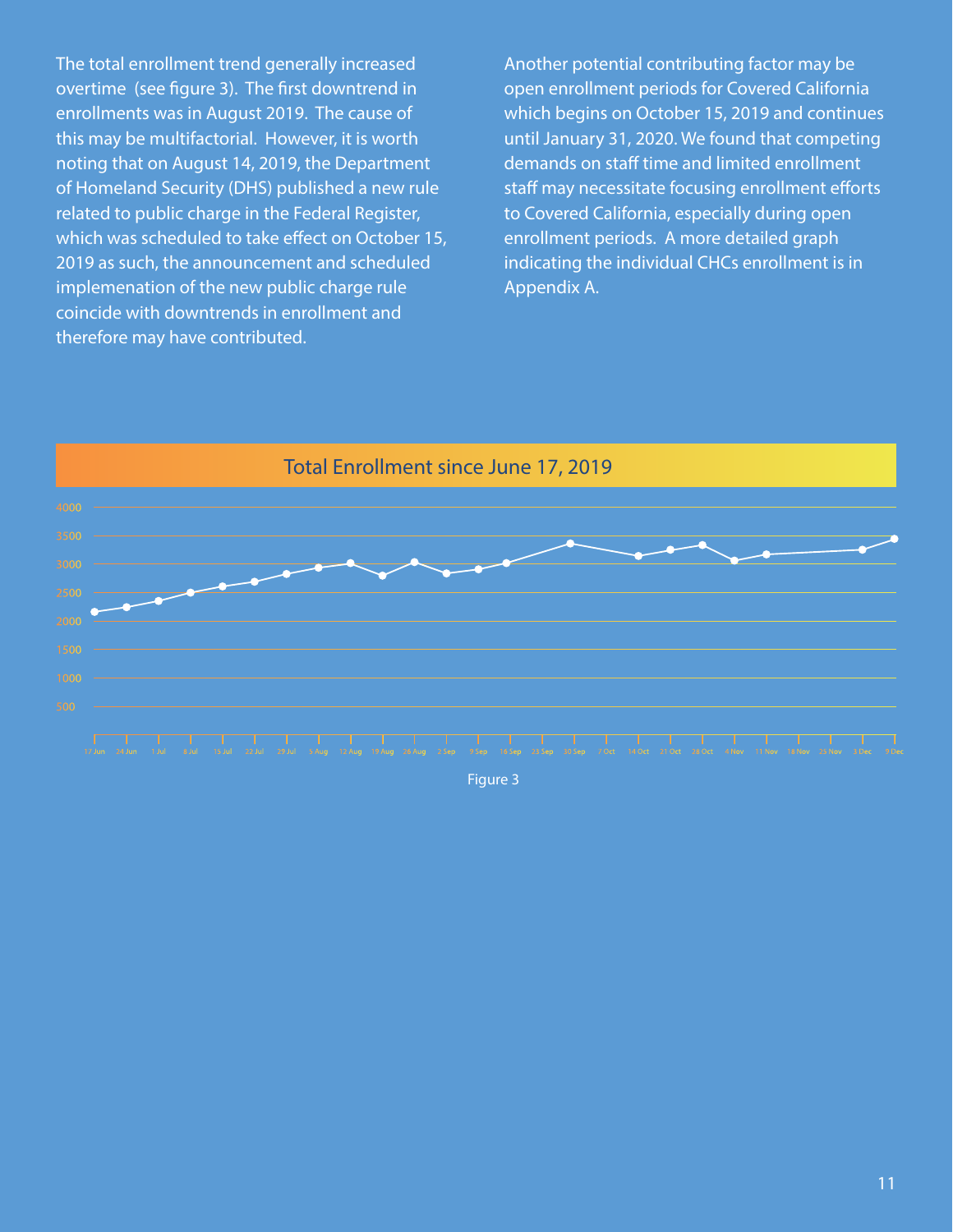# Patient Enrollment Survey Data

Patients were asked 8 questions (below) covering various domains at baseline enrollment and every 6 months thereafter.

- 1. Self-reported health status
- 2. Delays in care due to cost
- 3. Preexisting chronic conditions
- 4. Emergency room use 6 months before enrollment
- 5. Hospitalizations 6 months before enrollment
- 6. Primary care visits before enrollment
- 7. Years in the U.S.
- 8. How did you first hear about Path to Health

Patient enrollment survey data to date, was categorized into 3 groups (Table 4):

Group 1 is composed of those patients who completed the baseline enrollment survey and re-enrollment survey data at 6 months,

Group 2 is composed of participants who completed the baseline enrollment survey but did not complete the re-enrollment survey at 6 months (did not re-enroll), and

Group 3 completed the baseline enrollment survey but have been in the program for less than 6 month, and therefore did not complete the re-enrollment survey. We found 396 entries in the data that were missing

|         | <b>Baseline enrollment</b><br>survey complete | Re-enrollment survey<br>data at 6 months |  |
|---------|-----------------------------------------------|------------------------------------------|--|
| Group 1 | Yes                                           | Yes                                      |  |
| Group 2 | Yes                                           | <b>No</b>                                |  |
| Group 3 | Yes                                           | $TBD$ (enrolled < 6 months)              |  |

Table 4: Patient enrollment survey data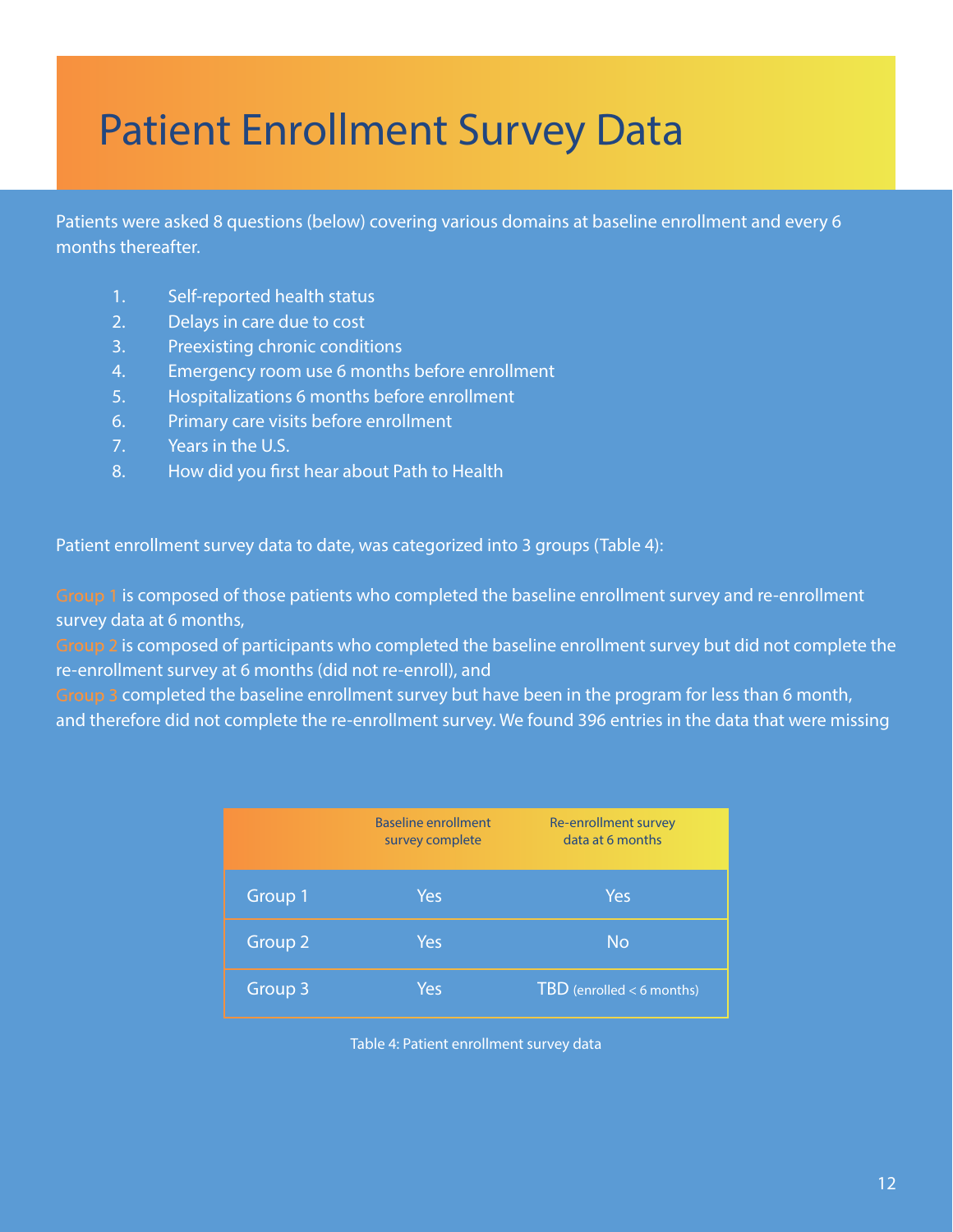# Patient Enrollment Survey Analysis

## Participant Demographics(enrollment survey data December 2019)

1

The table indicates that 70% of the participants in group 1 are female, average age is 43 years, and 97% are Latino. The majority of participants enrolled in Path to Health have lived in the United States for greater than 5 years, although this appears to be lower in group 3 (patients who have enrolled but have not been in the program for 6 months). This may suggest that patients who are newer to the United States are beginning to enroll into the program more than prior groups. The vast majority of participants in all groups reported none or 1-2 chronic conditions. We anticipate that some of the participants in the program may not be aware or may not have been formally diagnosed with a chronic condition and therefore this is likely an over estimate of participants with no chronic conditions. Future analysis will incorporate claims and pharmacy data to help further understand the baseline demographics of the population served.

| Characteristic            | Group 1<br>$N = 1173$ | $\ast$<br>Group 2<br>$N = 1005$ | Group 3**<br>$N = 2378$ |
|---------------------------|-----------------------|---------------------------------|-------------------------|
| Male                      | 354 (30%)             | 341 (34%)                       | 718 (30%)               |
| Age, Mean (Sd)            | 43 (9%)               | 41 (9%)                         | 42 (10)                 |
| Latino                    | 1139 (97%)            | 969 (96%)                       | 2279 (96%)              |
| 5 Or More Years in The US | 894 (76%)             | 725 (72%)                       | 1335 (51%)              |
| <b>Chronic Conditions</b> |                       |                                 |                         |
| <b>None</b>               | 518 (44%)             | 517 (51%)                       | 1206 (51%)              |
| $1 - 2$                   | 436 (37%)             | 355 (35%)                       | 800 (34%)               |
| 3 Or More                 | 121 (10%)             | 50 (5%)                         | 175 (7.4%)              |
| Don't Know / Decline      | 98 (8%)               | 85 (9%)                         | 197 (8%)                |

Table 5: Participant Demographics

\*Group 2 did not re-enroll; \*\* Group 3 has less than 6 months enrolled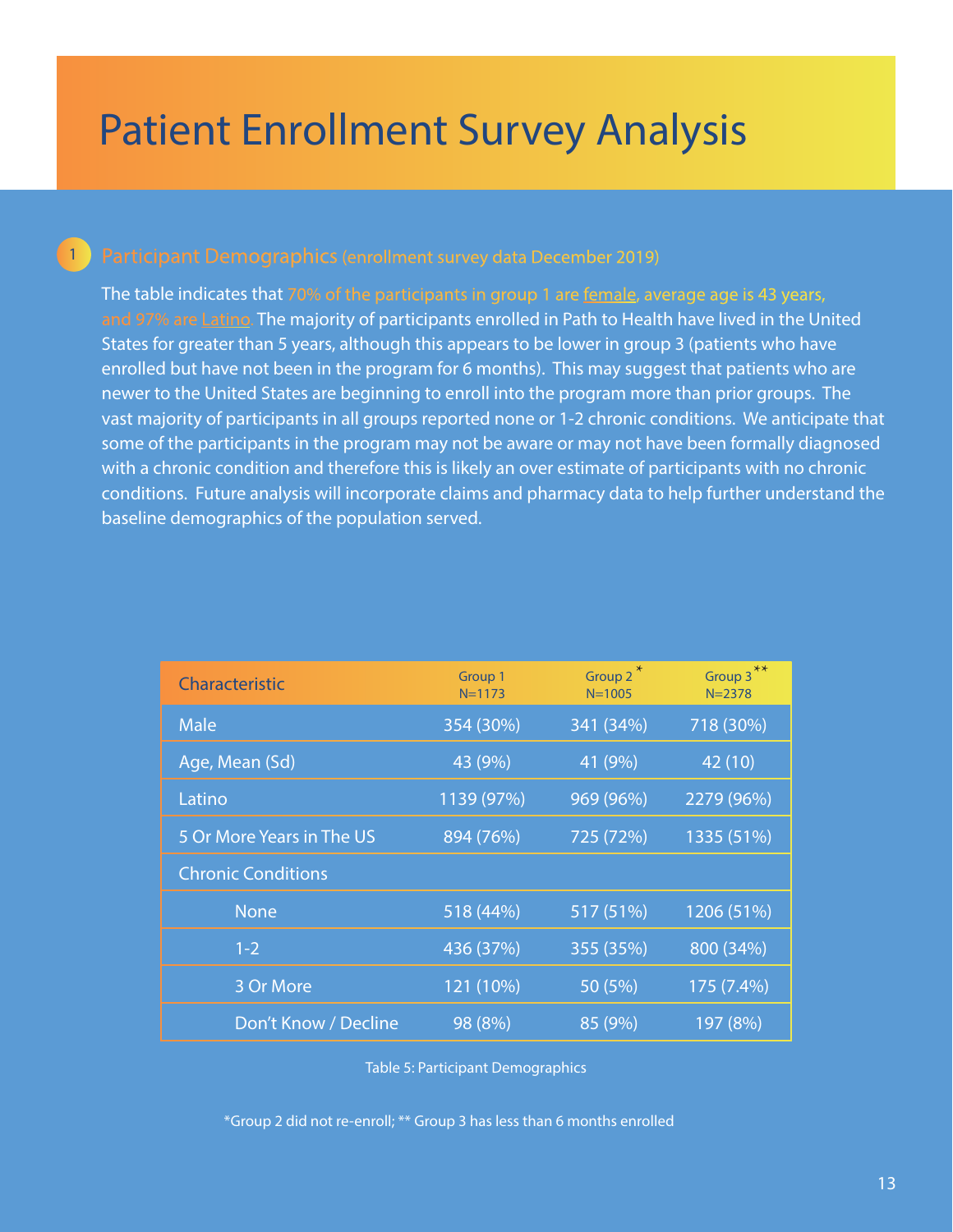### How did you hear about Path to Health? (enrollment survey data October 2019) 2

Most patients heard of the Path to Health program through a clinic or hospital employee as indicated in Figure 4. These findings are consistent with information gathered through key stakeholder interviews where it was reported that the majority of enrollees were recruited from established clinic patients or word of mouth.



Figure 4: Survey question 8

### 3

Preliminary data (Table 6) suggests that in group 1 self-reported delays in care are down trending (-10%) which likely represents benefits of the program, however more data points across time are needed. In addition, we note that office visits have increased for both groups. We anticipate that more primary care visits will result in improved health outcomes.

|                        | Group 1<br>$N = 1173$ |                 | Group 2*<br>$N = 1005$ | Group 3**<br>$N = 2378$ |
|------------------------|-----------------------|-----------------|------------------------|-------------------------|
| <b>Health services</b> | <b>Baseline</b>       | 6 <sub>mo</sub> | <b>Baseline</b>        | <b>Baseline</b>         |
| Delays in care         | 498 (42.5%)           | 375 (32%)       | 388 (39%)              | 907 (38%)               |
| Office visits (6 mo)   |                       |                 |                        |                         |
| $\overline{0}$         | 251 (21%)             | 226 (19%)       | 266 (27%)              | 534 (23%)               |
| $1 - 2$                | 380 (32%)             | 399 (34%)       | 347 (34%)              | 857 (36%)               |
| $3 - 4$                | 246 (21%)             | 285 (24%)       | 188 (19%)              | 482 (20%)               |
| 5 or more              | 211 (18%)             | 171 (15%)       | 129 (13%)              | 305 (13%)               |
| <b>Decline</b>         | 85 (7%)               | 92 (8%)         | 75 (7%)                | 200 (8%)                |

Table 6: Delays in care & ER use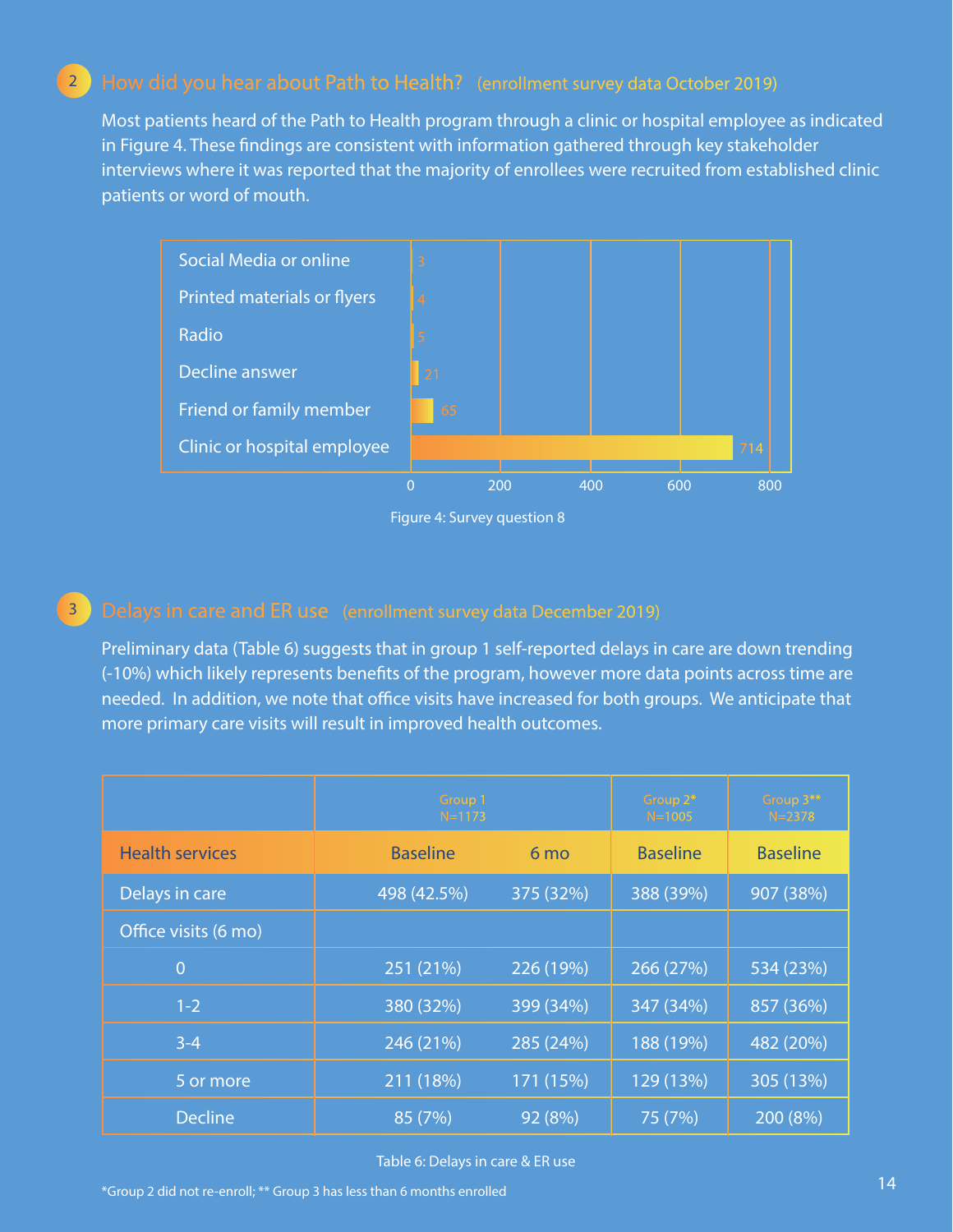## 4

The data (Table 7) also demonstrated a trend toward decreases in self-reported ER use and hospitalization by 2-3 % after the first six months of enrollment. While this is preliminary data, this trend is encouraging and may prove to have important future implications.

|                         | Group 1<br>$N = 1173$ |            | Group 2*<br>$N = 1005$ | Group 3**<br>$N = 2378$ |
|-------------------------|-----------------------|------------|------------------------|-------------------------|
| Hospitalizations (6 mo) | <b>Baseline</b>       | 6 mo       | <b>Baseline</b>        | <b>Baseline</b>         |
| $\overline{0}$          | 1020 (87%)            | 1057 (90%) | 861 (86%)              | 2062 (87%)              |
| $1-2$                   | 85 (7.2%)             | 60 (5.1%)  | 79 (7.9%)              | 173 (7.3%)              |
| $3 - 4$                 | $9(0.8\%)$            | $7(0.6\%)$ | $3(0.3\%)$             | 16 (0.7%)               |
| 5 or more               | $3(0.3\%)$            | $2(0.2\%)$ | $4(0.4\%)$             | $8(0.3\%)$              |
| <b>Decline</b>          | 56 (4.8%)             | 47 (4.0%)  | 58 (5.8%)              | 119 (5.0%)              |
| ER visits (6 mo)        |                       |            |                        |                         |
| $\overline{0}$          | 841 (72%)             | 869 (74%)  | 702 (70%)              | 1600 (67%)              |
| $1 - 2$                 | 240 (21%)             | 228 (19%)  | 214 (21%)              | 592 (25%)               |
| $3 - 4$                 | 28 (2%)               | 23 (2%)    | 25 (3%)                | 66 (3%)                 |
| 5 or more               | 6(1%)                 | 6(1%)      | 6(1%)                  | 6(1%)                   |
| <b>Decline</b>          | 58 (5%)               | 47 (4%)    | 58 (6%)                | 114 (5%)                |

Table 7: Hospital and office visits

\*Group 2 did not re-enroll; \*\* Group 3 has less than 6 months enrolled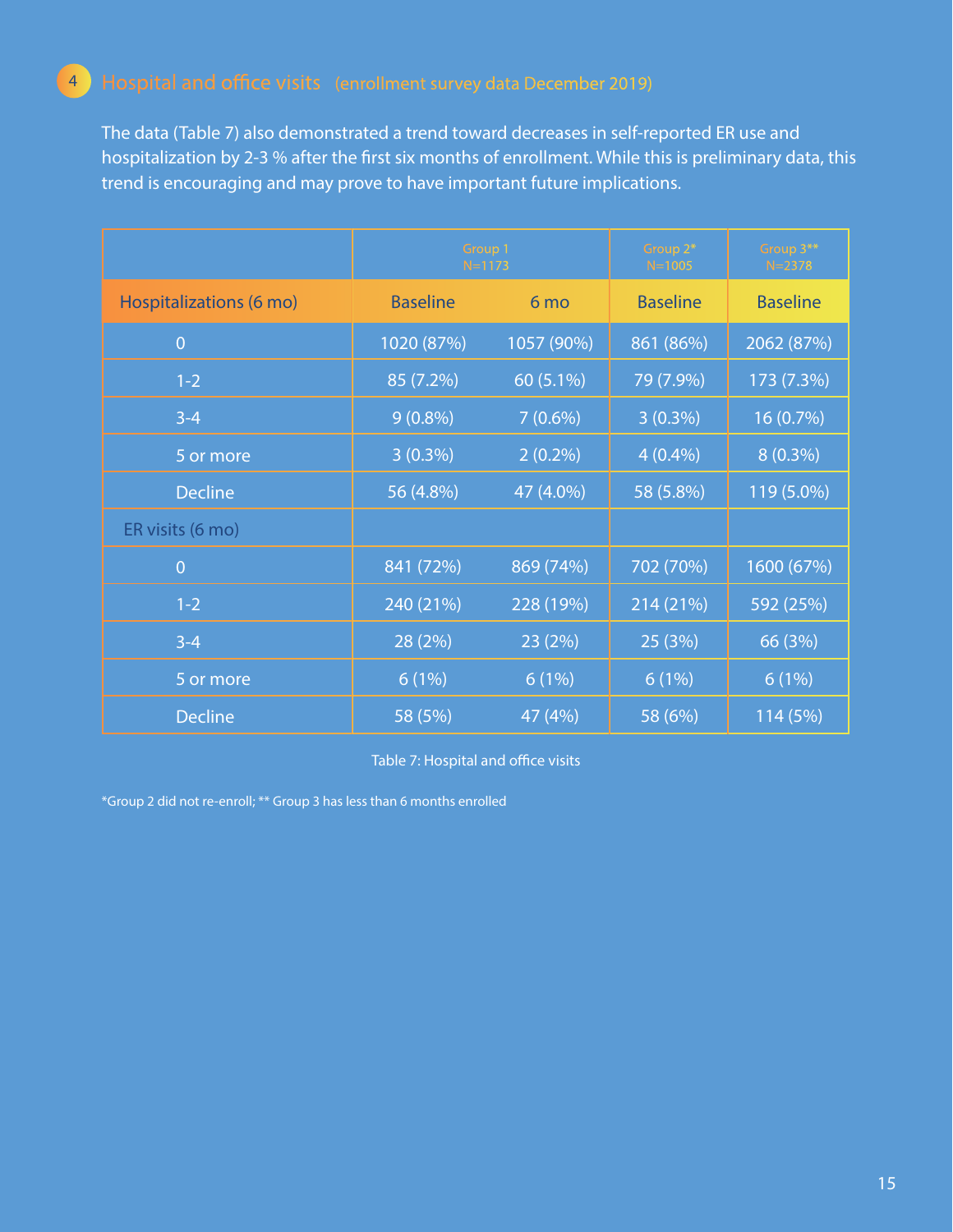# Best Practices and Lessons Learned for Enrolling Patients

Through in-depth interviews and site visits, our evaluation team was able to gain insight on the key steps to patient enrollment. We summarize the following process map delineating best practices for CHCs to enroll participants into the Path to Health program. Patient enrollment and re-enrollment can be divided into five main steps. Figure 5 below summarizes our findings.

Various in-reach strategies were adopted by CHCc including "scrubbing chart" or "running lists" of patients who have upcoming appointments and are sliding scale fee and/or do not have a social security number associated with their profile in the electronic medical record. These patients are identifed as being eligible for the program through careful staff screening. Calls are made prior to the day of the appointment by clinic staff to inform the patient about their eligibility for the program and an appointment is made with an enrollment specialist the same-day as their clinic visits. Eligible patients are informed that if they enroll in the Path to Health program on the same day as their visit, the sliding scale fee costs and prescribed medications for the visit can be covered.

Outreach strategies include personalization of outreach material with staff pictures and direct contact information, advertising the program on Spanish radio, ER/hospital referrals, community partners, and promoting at local health fairs/festivals.

## Step 2: Role of Office Staff

Front office staff are trained to identify patients who may be eligible for the program. When able, they are scheduled to see an enrollment specialist on the sam day as their clinic visit. Some provider sites have printed the enrollment application to be filled out in the wating room while patients wait to be seen. Office staff could also call patients without insurance, Social Security Number (SSN), and on sliding scale prior to the appointment. It is preferrable to make calls in the patients native language, therefore bilingual front staff are ideal. Front staff training is an important aspect of effective patient engagement. Protected-staff time and leadership support for such efforts were facilitators to improved enrollment practices.

## Step 3: Role of Enrollment Counselors

Enrollment counselors determine if a patient has active emergency/restricted scope Medi-Cal (ER Medi-Cal). Patients who have active ER Medi-Cal may be enrolled in the program on the same day (prefrable). (continued on next page)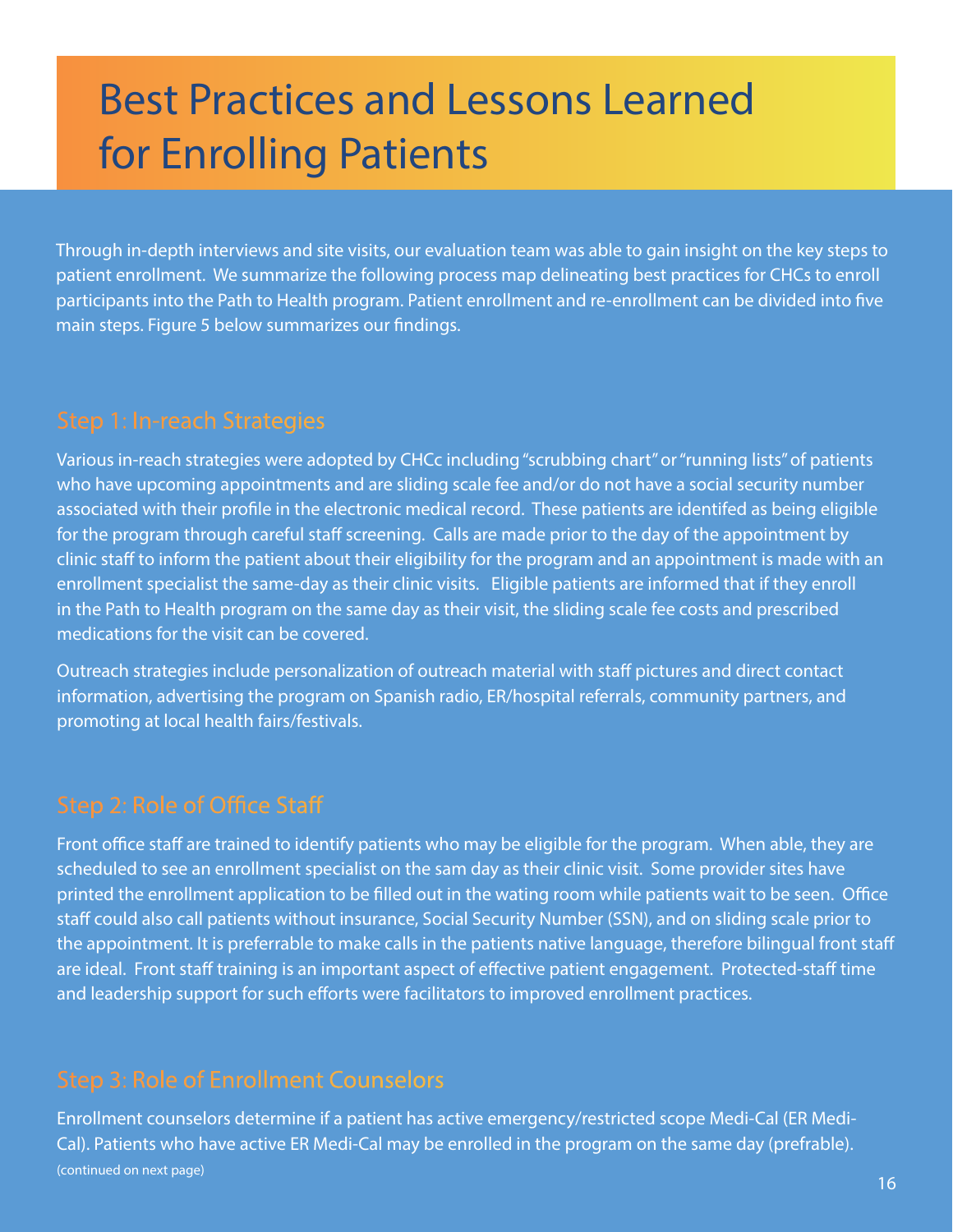## Step 3: Role of Enrollment Counselors (continued)

Occasionally patients will have inactive ER Medi-Cal and/or have never applied for ER Medi-Cal. These patients follow an entirely different enrollment trajectory and are referred to their respective counties for enrollment into ER Medi-Cal. Based on interview feedback, enrollment into ER Medi-Cal varies by county and can take anywhere from 1 day to 3 months. These patients must be tracked and followed-up by enrollment counselors until they become eligible to enroll in the program. Some provider sites reported that county employees are sometimes unaware of the Path to Health program and therfore may be resistant to enroll a patient if the proposed CHC visit is not deemed "emergent." This may represents an opportunity to improve enrollment by educating county employees within CMSP counties about the Path to Health program. Similarly, it is important for front-line staff and enrollment counselors to receive training on how to discuss imigration policies and pulic charge with patients who have concerns prior to enrolling in the program given that this may be a deterrent to enrollment for some patients.

## Step 4: Path to Health Services

Most insurance programs start the month following enrollment. Medi-Cal goes back to the first of the month of enrollment whereas Path to Health starts the day of enrollment.

Re-enrollment occurs every 6 months. Typically, enrollment staff and/or front desk receptionist contact patients on a list generated by Path to Health. Provider clinics use internal tracking mechanisms such as calendar reminders and excel sheets to ensure patients are scheduled for follow-up prior to their re-enrollment deadline. Several provider sites mentioned that re-enrollment for participants whose enrollment has lapsed be streamlined.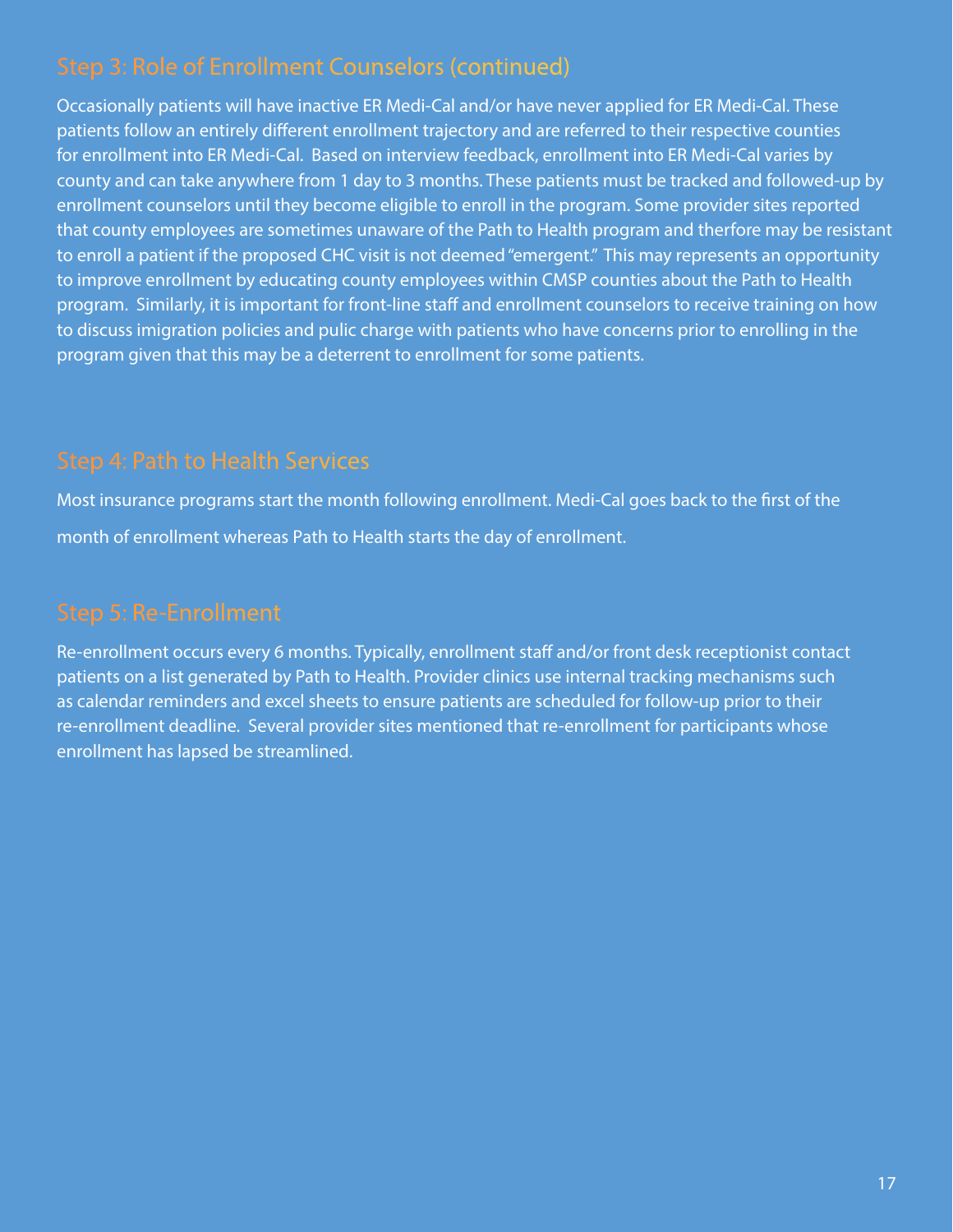# Strategy for Enrolling Patients in Path to Health



- Radio
- ER/Hospital referrals
- Community partners
- Local health fairs / festivals

- In-reach is a priority
- Lists of patients
- Scrub schedules and charts
- Call before appointments





- Paper application should be readily available in English and Spanish
- Screen for no SSN or sliding scale and refer to enrollment counselor same-day
- Call patients without insurance, SSN, and on sliding scale prior to appointment
- There should be bilingual office staff





- Determine if patient has active Medi-Cal
- Same-day application for Path to Health or referral to county for ER medi-cal
- Call patients without insurance, SSN, and on sliding scale prior to appointment
- Review daily list of eligible patients
- Public charge training
- Same-day appointments
- **Evening and weekend appointments**





## IF Active ER Medi-Cal

### Path to Health Services

- Benefit covers same-day services
- Primary care
- **Pharmacy**
- **Prevention**

## IF Inactive ER Medi-Cal

### Referral to County

- Enrollment into ER Medi-Cal varies by county
	- May take anywhere from 1 day to 3 months





- Reception contacts patients on Path to Health generated lists
- Tracking by enrollment counselors
- Schedule 6-month follow-up at enrollment
- Calendar reminders
- Excel tracking lists by enrollment counselor

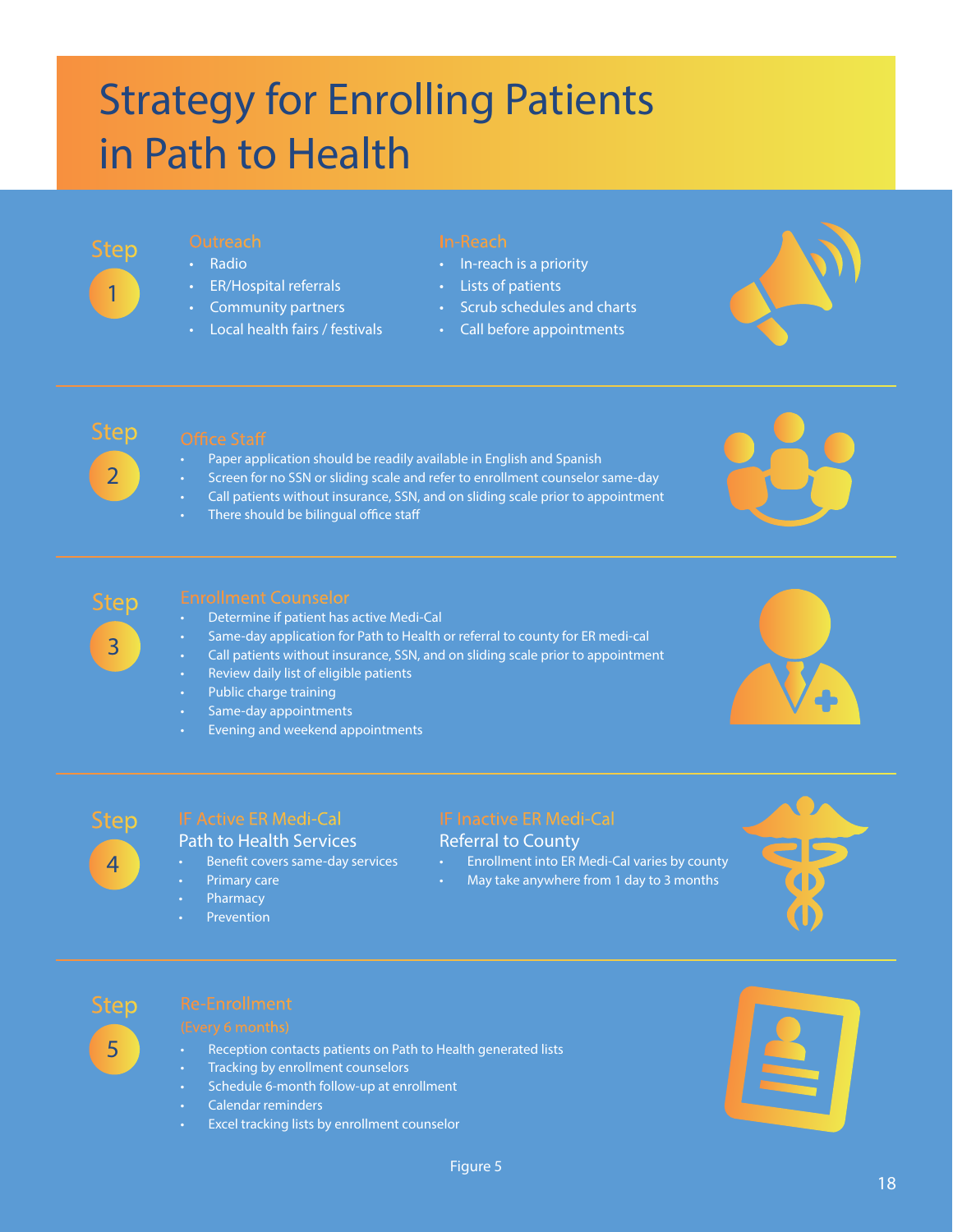# Evaluation Activities for Next Reporting Period



## I. Patient Feedback & Perspectives

 $\frac{1}{2}$  To understand and explore patient participation in, perceptions, and experiences with the Path to Health program.

Approach: To conduct member surveys and individual semi-structured interviews to explore Path to Health participation and experiences. Evaluation team will work in partnership with Health Centers to recruit Path to Health participants to perform 1-on-1 patient interviews. Member surveys will be conducted by phone.

- 1. 1-on-1 Patient Interviews
	- a. 20-30 semi-structured patient interviews for the purpose of gathering narratives about patient experiences with the Pilot Project
- 2. Surveys of Patient satisfaction and experience with Path to Health
	- a. Outreach to a minimum of 300 patients in order to reach a goal of n=200 patient level program surveys
	- b. 20 minute evaluation survey with 30-40 items
	- c. Evaluate the characteristics of subjects responding to the survey and characteristics of non-responders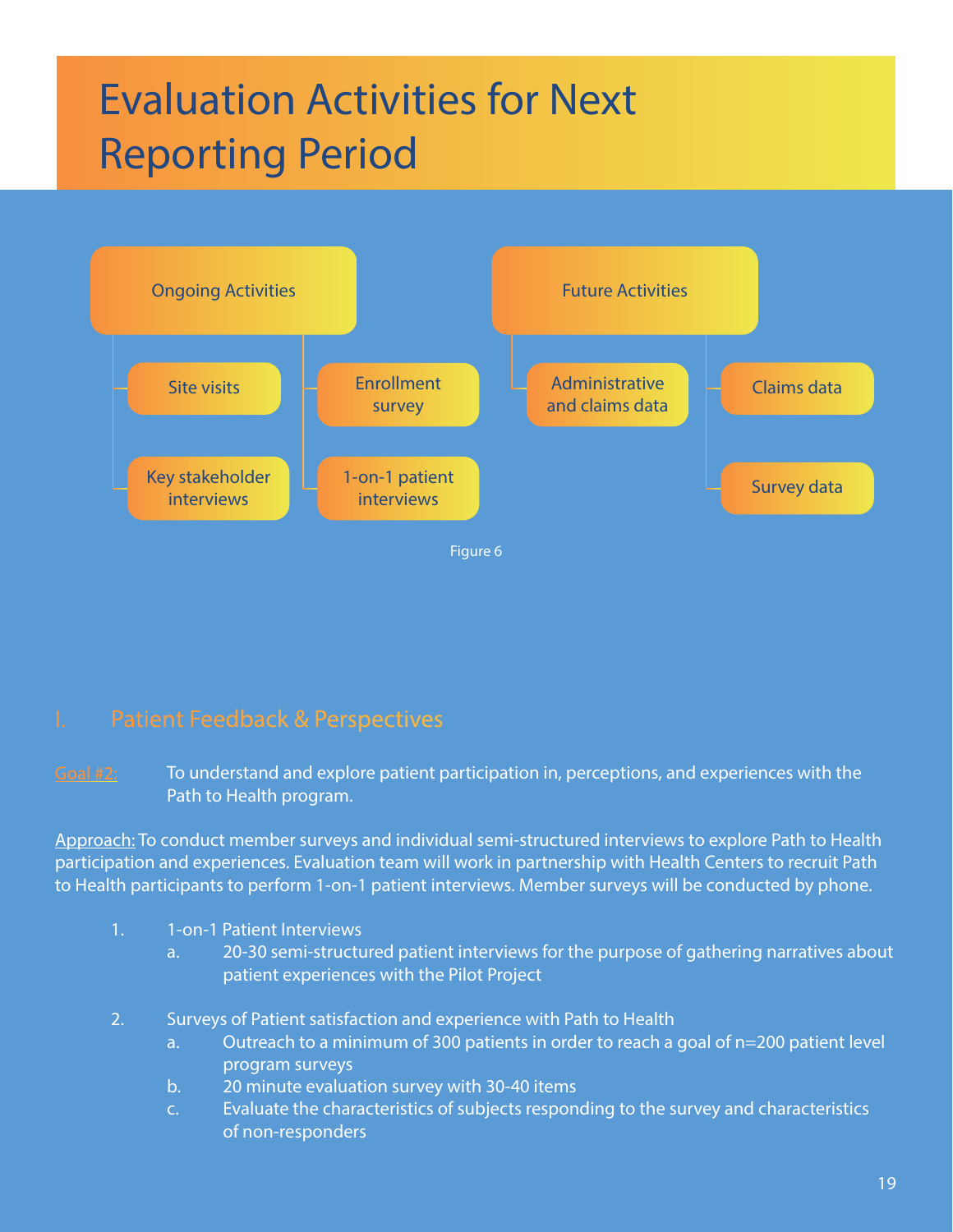Evaluation activities that involve processing of claims and pharmacy data have begun and will continue into the next reporting period. Datasets will be merged to fully characterize pilot population. The evaluation goals for the claims analyses include:

- 1. Goal #3: To determine the underlying health conditions and demographics of program enrollees among participating CHCs
	- a. Approach: Analyze enrollment and claims data: descriptive statistics, ICD-10 codes, comparisons between groups (stratified by age, sex, re-enrollment status).
- 2. Goal #4: To determine the extent to which the Path to Health Program impacts rates of utilization of health care services (hospitalization, emergency room use, primary care services, pharmacy)
	- a. Approach: Data analysis: type of visit and service, ambulatory care utilization trends, ambulatory visits, and preventive services as available.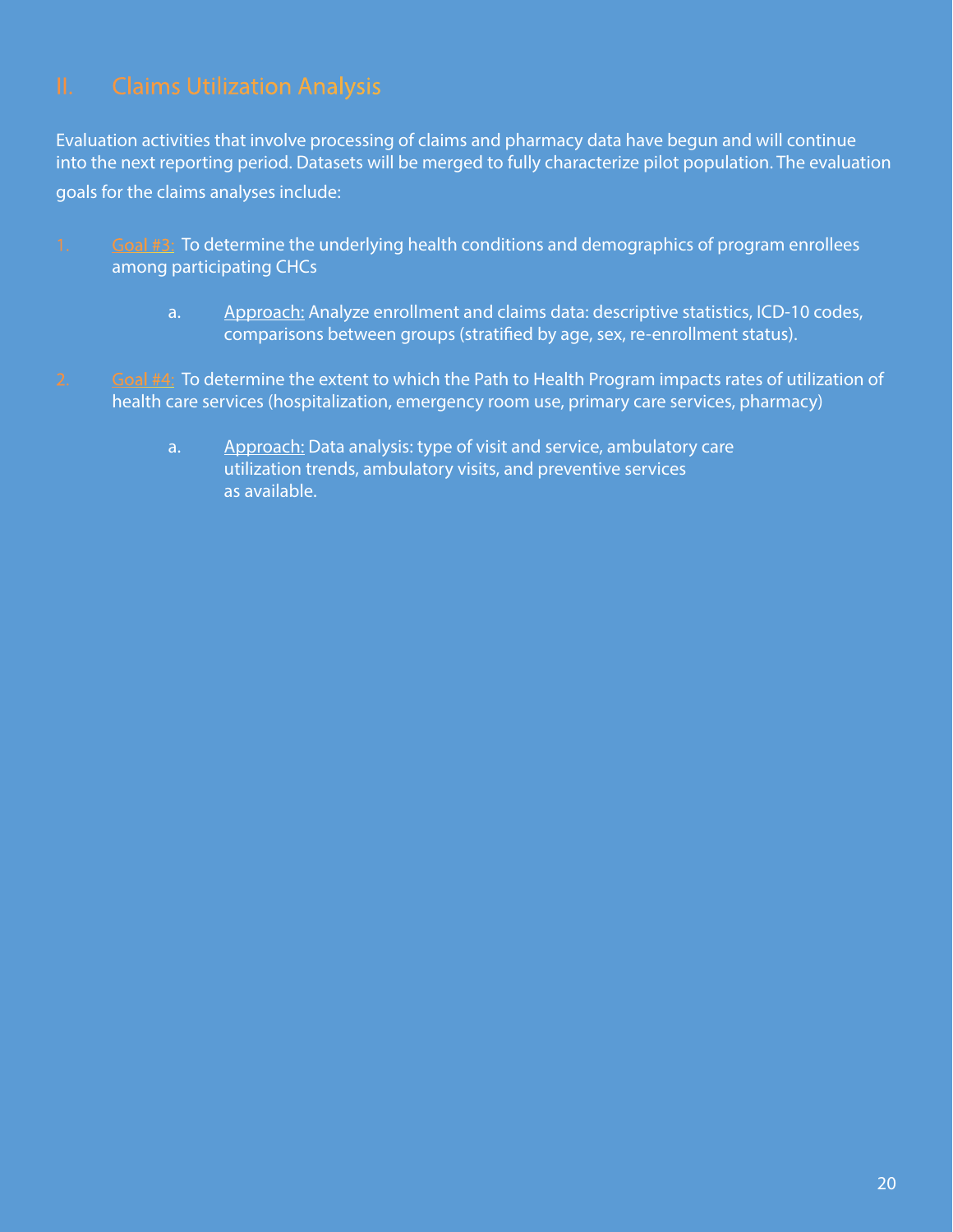During year one of the Path to Health pilot project, there was an expected run-in period where community health centers had to implement program enrollment processes and new workflows. Our year 1 preliminary results for the Path to Health evaluation found that the program is rated highly by the partner community health centers and is perceived to be of high value to the patients and their families. The program provides key primary care and preventive care services to eligible residents in CMSP counties.

- Community health center leadership and staff believe the Path to Health pilot program is critical to delivering primary care and preventive care to low-income community residents enrolled in restricted scope/emergency Medi-Cal and not eligible for full-scope Medi-Cal.
- As a novel program, there were expected challenges to implementation and opportunities that are summarized in this report. Overall, the partner community health centers report very positive narratives and feedback of improved outcomes related to medication adherence and primary care and preventive care follow-up visits.
- Community health center staff believe that the Path to Health program was a key resource to improving patient access to healthcare and decreasing avoidable emergency room and hospital utilization.

The analysis of the Path to Health 8-item enrollment survey responses collected to date shows an important trend towards lower pre- post- self-reported hospital and ER visits 6 months after enrolling in the program. Other enrollment survey findings include:

- Older adults reported poorer health status, and more chronic conditions compared to younger adults.
- Among patients that re-enrolled, the self-reported delays in care decreased.

Path to Health enrollment counts were impacted by the current political climate. Narratives collected from interviews at community health centers consistently found that the current political climate impacted local program enrollment rates. Patient's trust in community health centers partially mitigated the fear from the current political climate.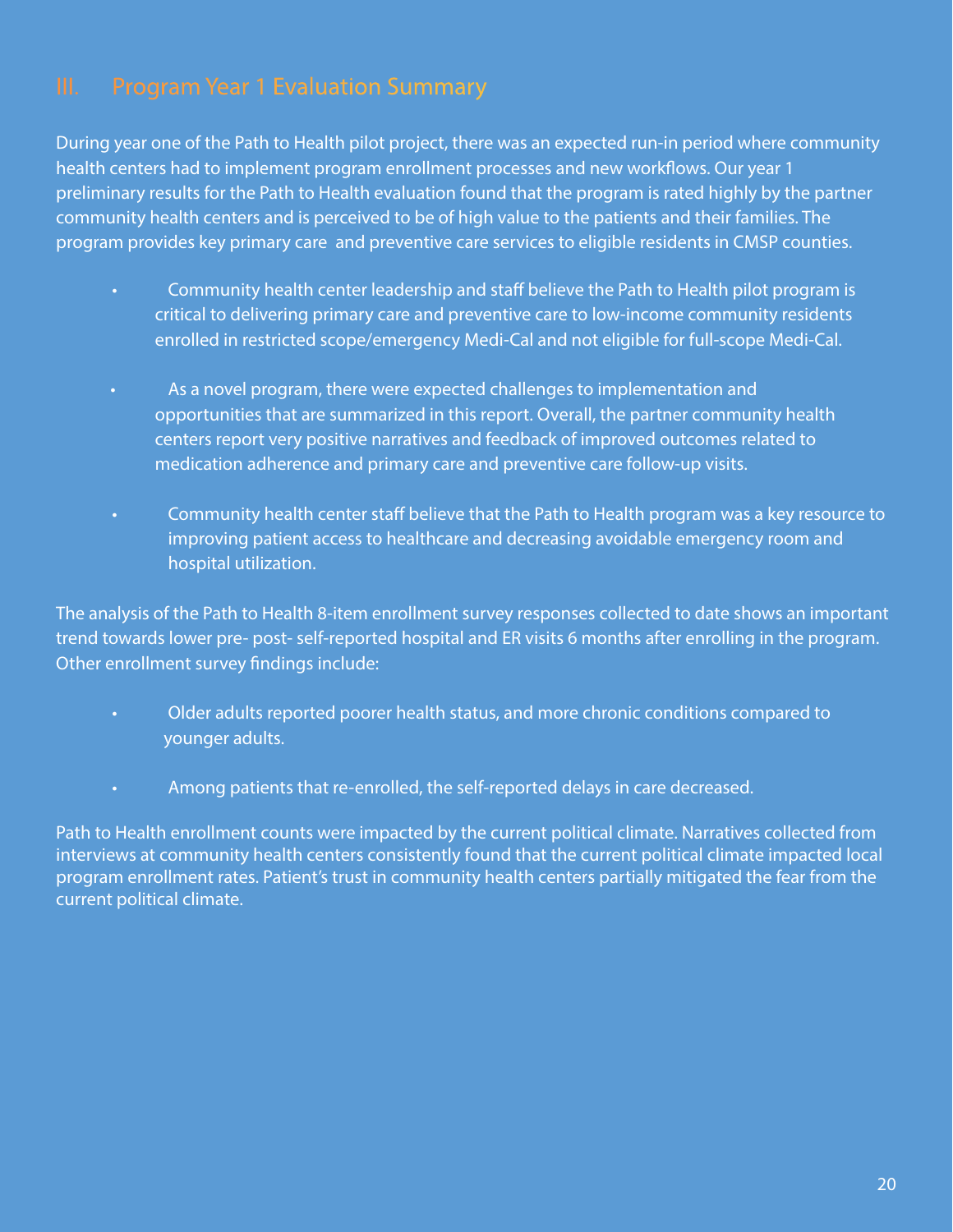## IV. Program Recommendations and Future Considerations

- 1. Continue webinars to share best practices. Webinars with provider sites, CMSP, and the evaluation team is an effective way to share best practices and lessons learned. Highlighting sites that high performing is a great opportunity to share their strategies can help to disseminate ideas that work and can be tailored by individual sites. Positive feedback was obtained from provider partners about the webinars. Cross site visits between high performing sites and low performing sites can assist low performing sites to learn from their peers and implement new enrollment strategies.
- 2. Continue with focus on local strategies. Given that most patients are referred from a health center or hospital, continuing to empowering provider sites to conduct local outreach strategies through partnerships with local hospitals and other social services agencies should considered. Outreach material that can be personalized and tailored by the individual clinic site are important. Positive feedback regarding promotional material was received by the evaluation team.
- 3. Remind centers that the 8 enrollment questions are critical. Quarterly webinars may be a good place to encourage completion of all enrollment questions to ensure fullness of the data.
- 4. Pharmacy and Contracted Clinical Services: Provider sites reported difficulty with coverage of medications from outside services due to unfamiliarity with the Path to Health Program. Accessible resources such as online materials/toolkits about the program and medication coverage may be helpful to direct pharmacies to more information. In addition, targeted outreach by community health centers (CHC) to their local pharmacies can be an effective way to educate pharmacies about the program benefits. Lab services within CHCs are seldom completed onsite.
- 5. While the Path to Health program covers basic lab services, provider sites requested consideration of coverage for basic lab services contracted to outside labs such as Quest.
- 6. Radiology (x-ray) services are rarely provided on-site and are generally contracted out by provider sites. Currently these services are not covered by Path to Health given that they are contracted out. Because Path to Health enrollees are sometimes unable to afford the cost of outpatient x-rays, they are sometimes referred to the emergency room where the medically necessary x-ray may be covered by ER Medi-Cal. Coverage of common x-ray services by the Path to Health program with consideration to the current framework may result in additional avoidable ER visits.
- 7. Lapses or delays in re-enrollment are likely due to various patient and system level factors. Community health center staff should be encouraged to continue to use internal tracking mechanisms such as calendar reminders and Excel sheets to ensure patients are scheduled for follow-up prior to their re-enrollment deadline.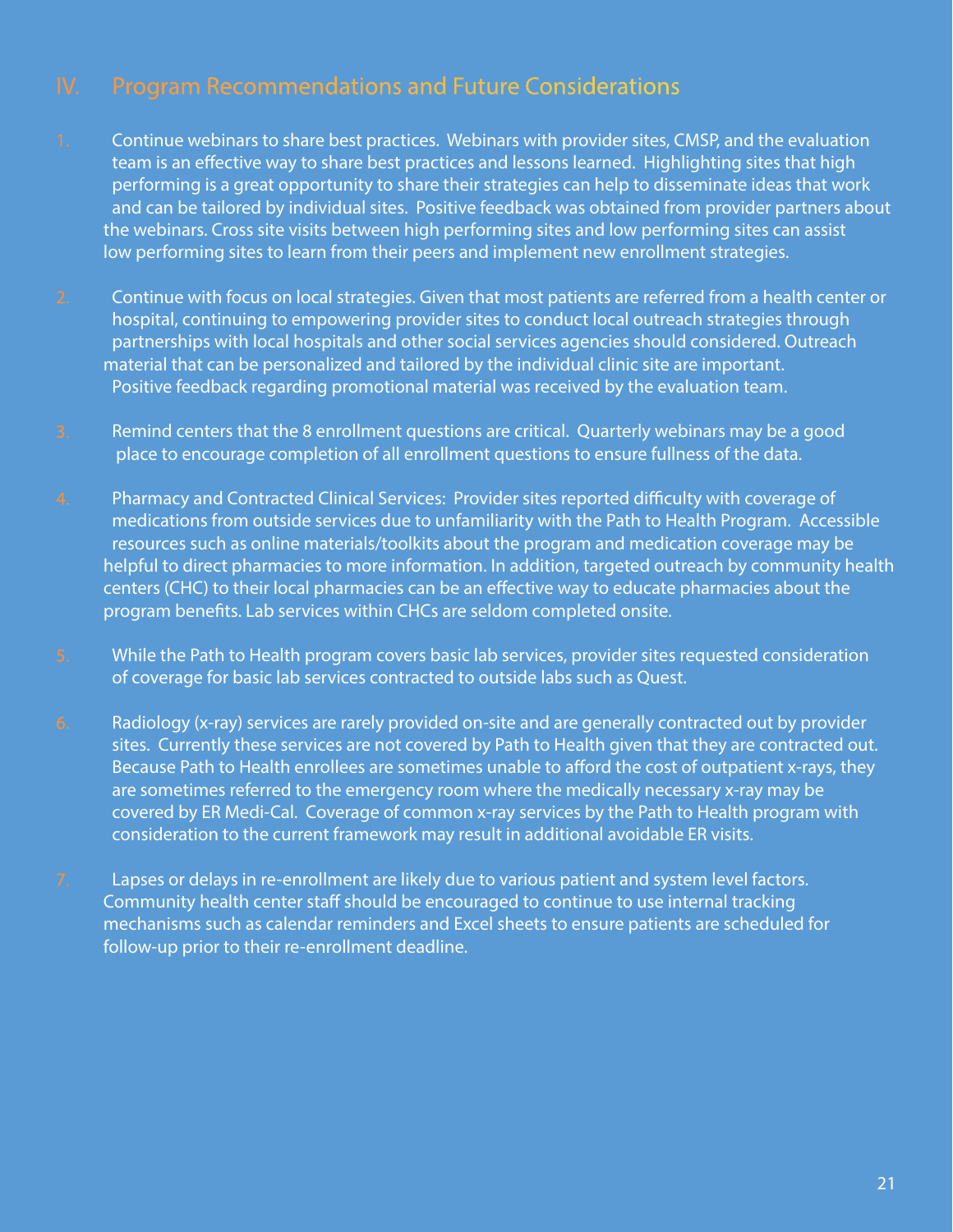## Path to Health Evaluation Team

Gerardo Moreno, MD, MSHS, Principal Investigator Yelba Castellon-Lopez, MD, MSHPM, Co-investigator Tanya Honey, MPP, Program Director Chi-Hong Tseng, PhD, Statistician Danielle Sim, Programmer Efrain Talamantes, MD, MSPH, MBA, Advisory Board Member Gery Ryan, PhD, Qualitative consultant Carol Mangione MD, MSPH, Co-Investigator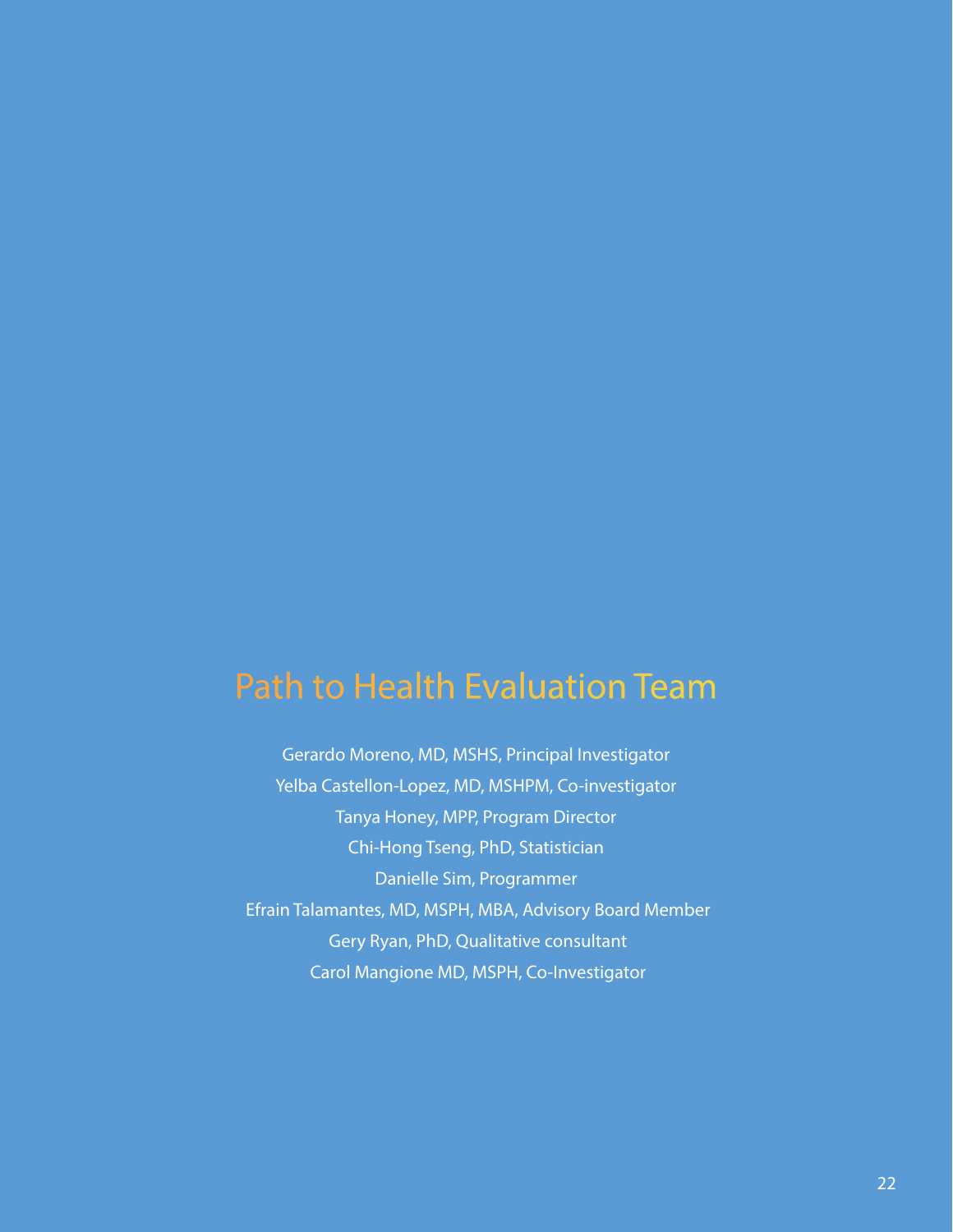

### **APPENDIX A:** Community Health Center Individual Enrollments